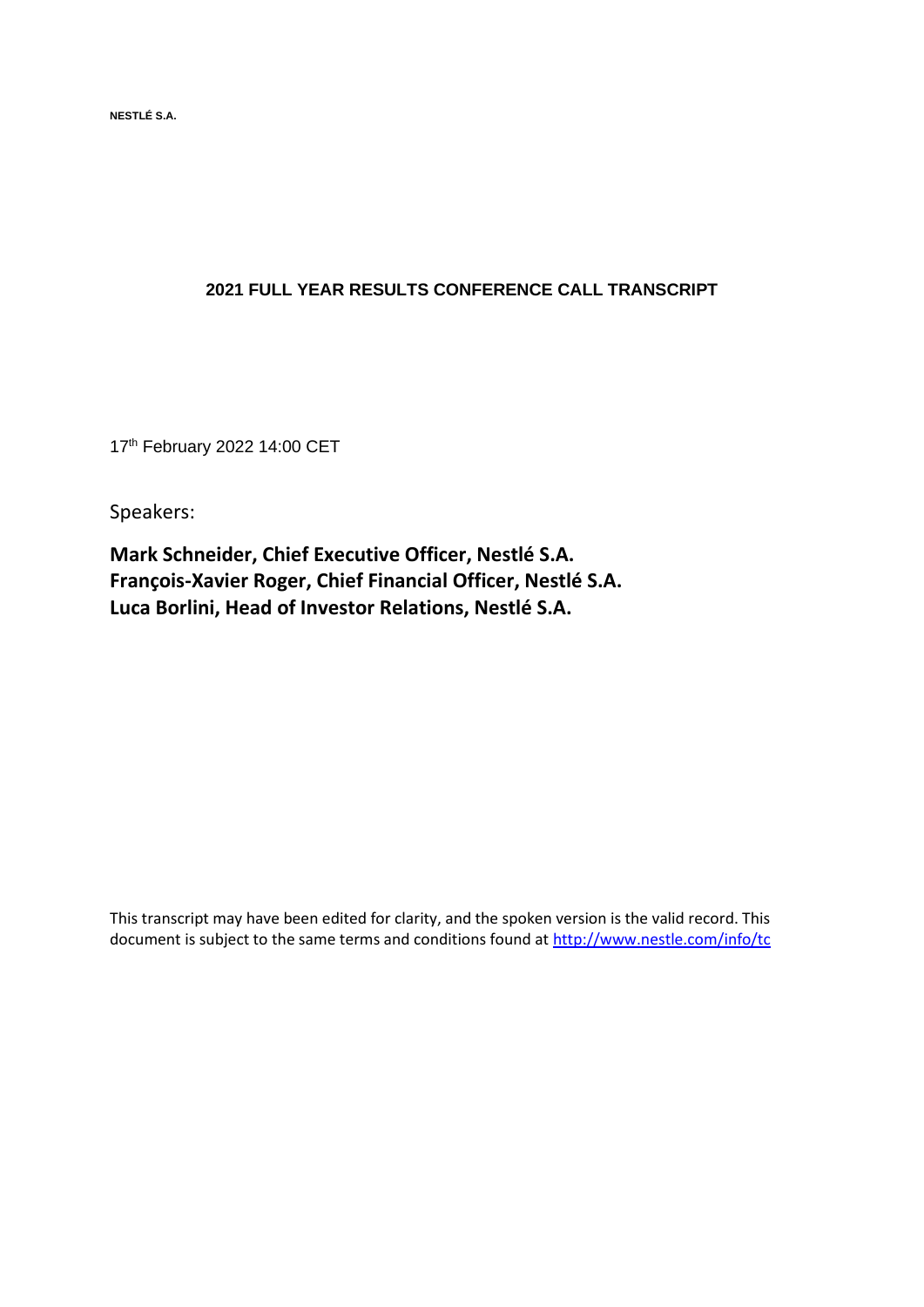## **Luca Borlini, Nestlé S.A, Head of Investor Relations:**

### **Slide: Title slide**

Good afternoon and good morning to everyone. Welcome to the Nestlé Full Year 2021 Results Webcast. I'm Luca Borlini, Head of Nestlé Investor Relations. Today, I'm joined by our Chief Executive Officer, Mark Schneider and our Chief Financial Officer, François Roger.

Mark will begin with an overview of 2021 and discuss the 2022 guidance as well as the midterm outlook. François will follow with a review of the full year 2021 sales and profit figures. We will then open up the lines for your questions.

#### **Slide: Disclaimer**

Before we begin, please take note of our disclaimer. And now I hand over to Mark.

### **Mark Schneider, Nestlé S.A., Chief Executive Officer:**

#### **Slide: Title slide**

Luca, thank you, and a warm welcome to our conference call participants. As always, we strongly appreciate your interest in our company.

### **Slide: Key messages 2021**

I would like to turn straight to the key messages for 2021. And in all modesty, I think it's been an exceptional year, with organic sales growth at the highest level in more than a decade and also in light of the significant inflationary pressures we've seen, a very respectable underlying trading operating profit margin performance.

I won't go through all the details on the slide. But to me, the key message of '21 is that in a year that was still very much marked by significant pandemic-related and supply chain headwinds and issues, we navigated all of that. We delivered very strong financial results. At the same time, we kept investing for the future. And we did not lose sight of our key strategic priorities that focus around growth and innovation, portfolio development, and also increasingly, our ESG commitments in advancing the state of the art on those.

So very strong performance your seeing underlying EPS growth of 5.8% in constant currency. And then all of that also then rewarded with another dividend increase of 5 centimes to CHF 2.80 per share. This is our 27th consecutive dividend increase and the 62nd consecutive year of either a stable or rising dividend.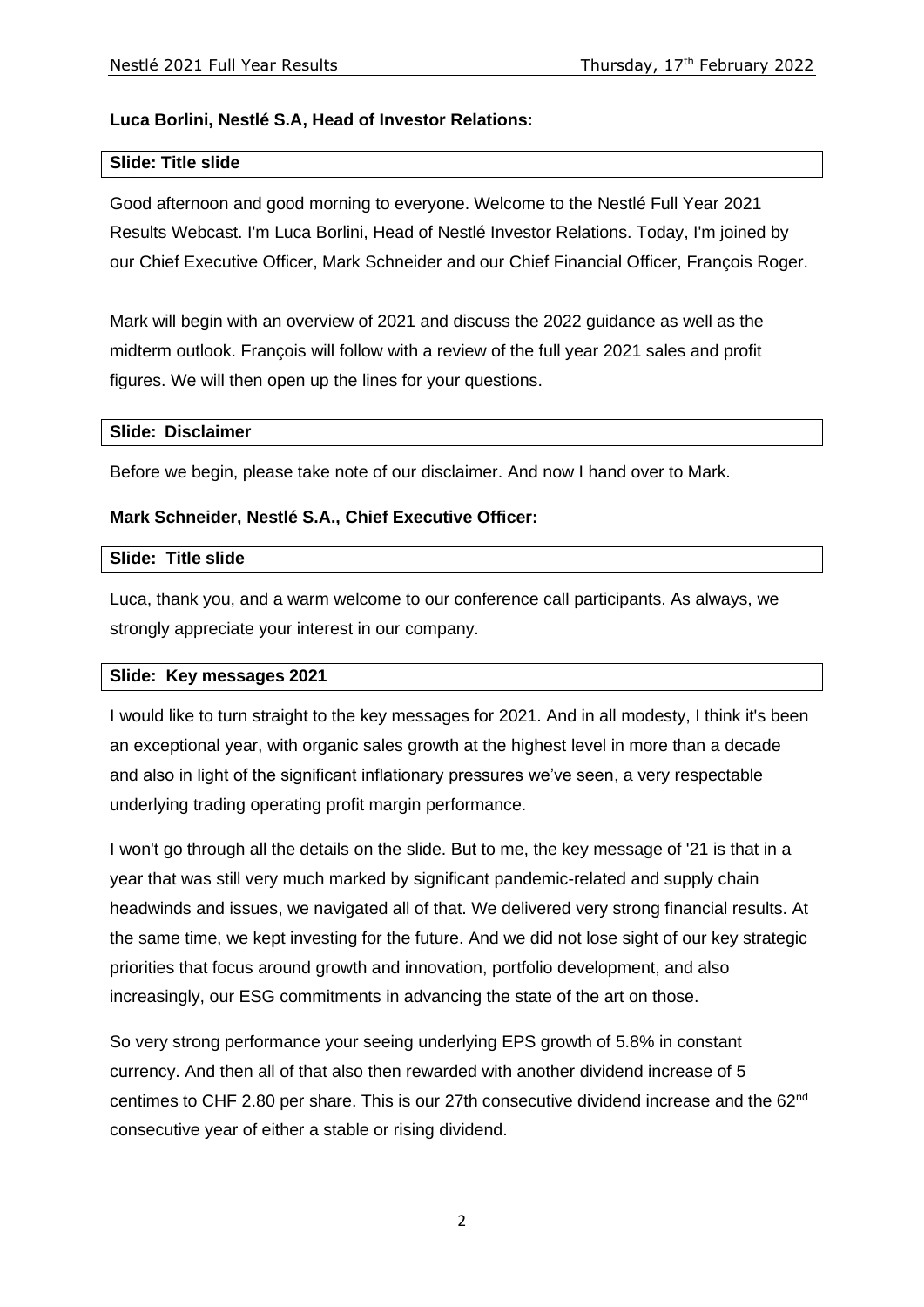So clearly, in a year that was marked by a lot of turbulence, another year of very consistent and dependable performance, which is one of the hallmarks of our company.

## **Slide: Portfolio geared for mid single-digit organic sales growth**

Moving now for the next two pages to organic sales growth. So while the 7.5% for last year did stand out, I think, to me, the key message is that we now consistently will deliver midsingle-digit organic sales growth performance. We hinted to you in previous quarterly calls that we have now what it takes from a setup and portfolio point of view to do that. You see it reflected in our guidance for this year and you also see it reflected in our midterm outlook.

So how do we do this? Well, it is essentially the continuation of investments in fast-growing categories and geographies, fast-paced innovation that's at par or even better than some of our smaller and start-up competitors, increased digitalization, market share gains as a result of that, and also portfolio rotation.

## **Slide: Key drivers of accelerated organic sales growth in 2021**

Taking a closer look at the growth drivers for organic sales growth in 2021. Let's focus first on the high-growth categories and channels.

So to me, PetCare, Coffee and Nestlé Health Science were clearly the star performers in '21, kick the lights out when it comes to organic growth. PetCare and Nestlé Health Science delivering double-digit organic sales growth, and Coffee just a shade under at 9.7%.

Let's take a quick look at all three of them because I think in addition to that stellar performance in '21, they stand to benefit from some mid- to long-term growth drivers that are going to be very beneficial to us.

So PetCare, clearly, pet adoptions around the world are up in '20 and '21 during the pandemic, and that bodes to a permanent step-up and growth from a higher base when it comes to pet food and pet care products, hence, very good prospects here. As you know, we have invested significantly in meeting the capacity demands of this attractive and growing category.

Coffee to me is the signature category to benefit from what I call the at-home revolution. That's the fact that aside from the pandemic and some of the lockdowns, as a part of more flexible workstyles and more work being done remotely from home even after the pandemic, more coffee will be consumed at home. That plays right into our retail strength. We may lose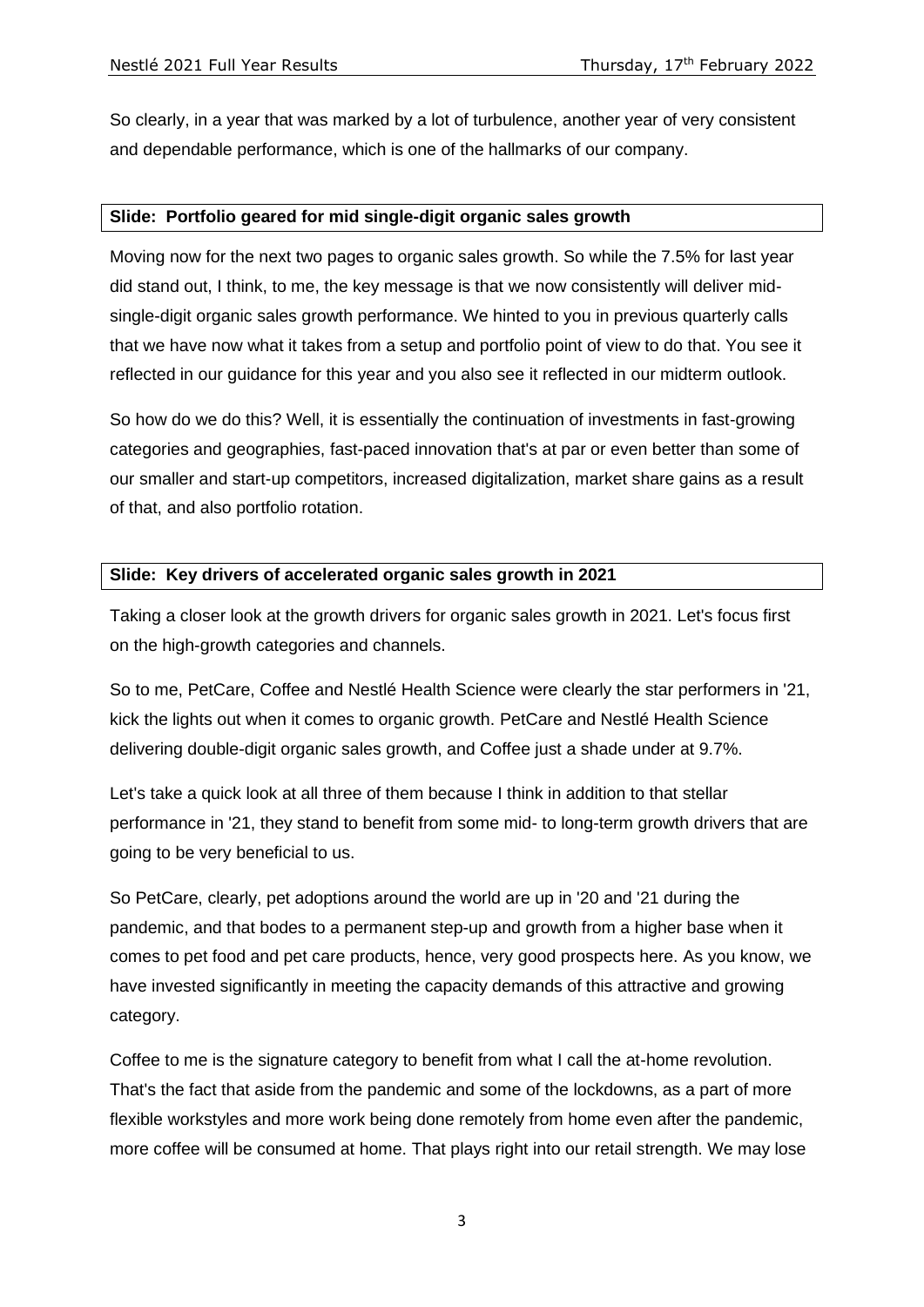a cup of coffee out-of-home, but obviously, our market share in-home is so much stronger so we stand to benefit net-net from this development, which I believe is here to stay.

Then on Nestlé Health Science, clearly, demand was up significantly at the time of the pandemic and continues to be very strong as people do have concerns over their health and they also want to boost their immune systems. But we also have increasing evidence that, that interest is here to stay. So a strong immune system, the benefits of that and taking good care of your health in a forward-looking way, I think both of these notions are very much on trend with consumers around the world, and Nestlé Health Science is ideally suited to benefit from that.

Plant-based food, as you know, is something that we account for under our Food category, also good, strong double-digit organic sales growth. I think here, our foray into specialties has really paid off. So, we're not just offering the plain straightforward products, such as burger parties and chicken pieces, but rather we go into specialties, just think about, for example, our tuna or shrimp plant-based alternatives. We're also increasingly pushing into ready-made meals that benefit from high-quality plant-based ingredients. So this is a good way to differentiate.

In addition to that, we also have a strategy that rests on two pillars. There's the retail side of the house. Then, of course, there's also the out-of-home presence, which really benefits us. So very good position here for continued growth. I believe and continue to believe that plantbased food is one of these once-in-a-generation opportunities to revitalize and upgrade our Food category, and we're taking advantage of that.

E-commerce. Some of you may have followed the event we had in November this year, so I think nothing much to add to the ambitious targets from there. You saw that even in a year and at a time when the pandemic is abating, the interest in e-commerce is on the rise, hence, our share of sales from that is also increasing. We're targeting another significant increase towards the year 2025. Bernard, our Chief Marketing Officer, and Aude, they are both very much into that. So if you haven't seen the presentation, I think it's still available on replay, and I would encourage you to take a look at that because it details the strategies behind our e-commerce push.

Portfolio management, I'll focus on that on the next slide. But suffice it to say for 2021, two major steps. One is pushing deeper into the vitamins, minerals and supplements opportunity with Nestlé Health Science, and building that into a leading global nutrition and health platform, and at the same time, also putting the defining steps on the transformation of our global water business, trading out of some brands, trading into another one called Essentia.

4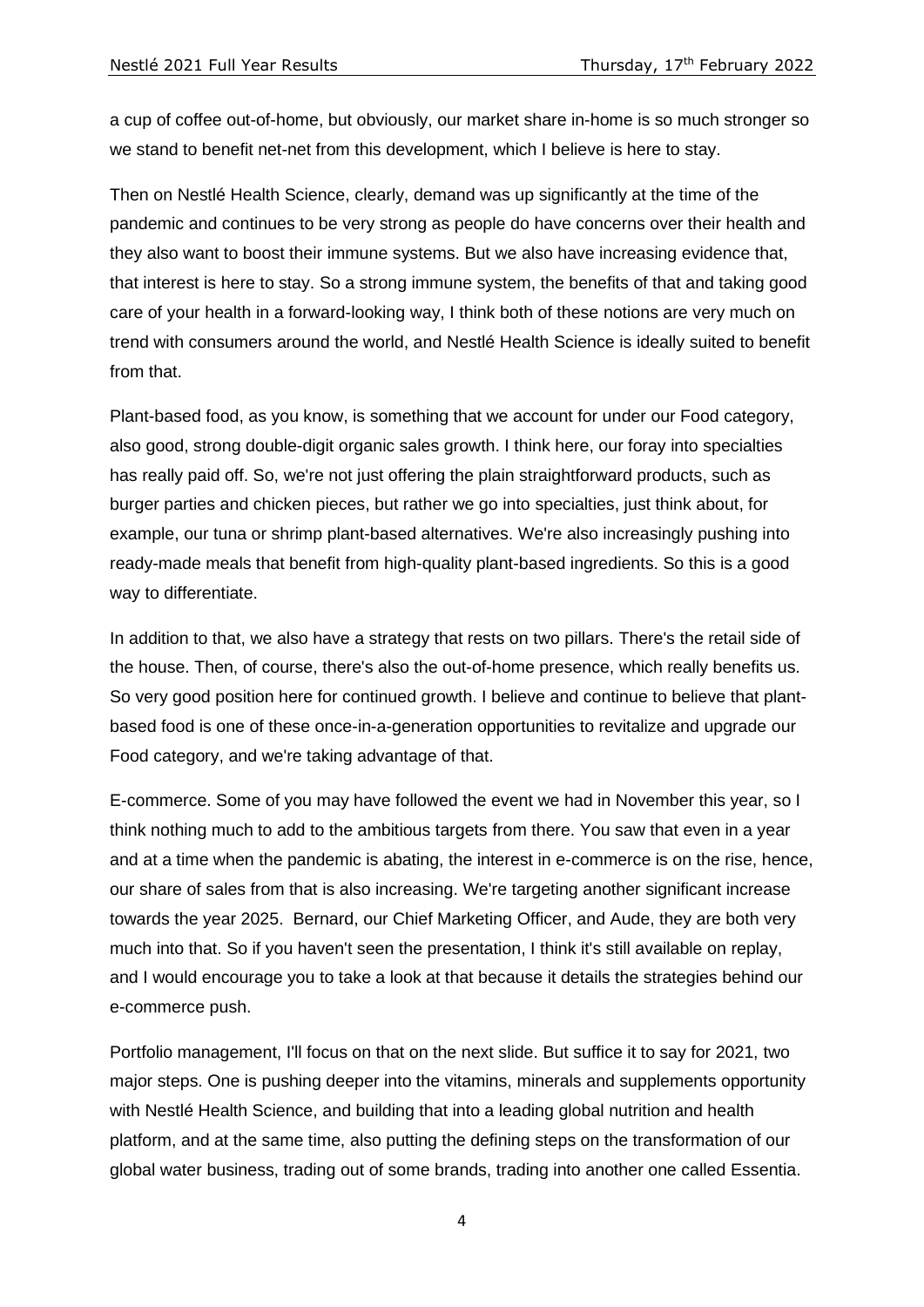And I think we're seeing on the growth side, the first benefits of that transformation. Now, of course, we also have to manage for better profitability.

It was not only about portfolio management, as always, fixing underperforming and/or recovering businesses is also part of the hallmark. I think this is how a business like ours continues to create value by really getting the most out of the business we're in. Two examples for '21, one is the bounce back of the out-of-home channels, almost 25% growth here, very close back to 2019 levels. This is more than just a bounce back. This is also a lot of reimagining and rethinking of the out-of-home business in order to take advantage of new and different consumer behavior. Then the other one I'd like to point out is the frozen meals in the U.S., close to 10% organic sales growth. Here as well, this is more than just the bounce back and the support from pandemic times. This is also about just revitalizing some of the brand offerings and also improving our recipes and updating those.

### **Slide: Further developing our portfolio**

The next slide focuses on our portfolio. Here, you see the summary for the time since 2017, more than 85 transactions, some divesting activities, some acquiring and investing activity. All in all, a rotation equivalent to about 20% of group sales.

It's been giving us a good contribution to organic sales growth. You see that at the bottom right-hand corner of the slide, around 80 basis points are coming from that portfolio rotation activity. Just in case you're wondering, are we buying growth? No, we are not. So, when you look at the margin development from 2016 to now, about 1/3 of that margin improvement is also due to the portfolio rotation activity. So on both fronts, sales and margin, I think a positive contribution from that portfolio trading activity. And so while it's certainly not a panacea, it is an essential part of our value creation strategy, and I think we have the numbers to bear that out.

#### **Slide: Sustainable livelihoods: reducing child labor risks in cocoa**

On the next two slides, I'd like to focus on two ESG issues.

Here, on the first one, talking about the novel program that we have launched at the end of January to address child labor risk in cocoa farming.

This program was launched with the support of the government of Cote d'Ivoire. It builds on our long-standing Nestlé Cocoa Plan and also some of the insights we got from extensive pilot programs that we ran on the ground in Cote d'Ivoire and Ghana.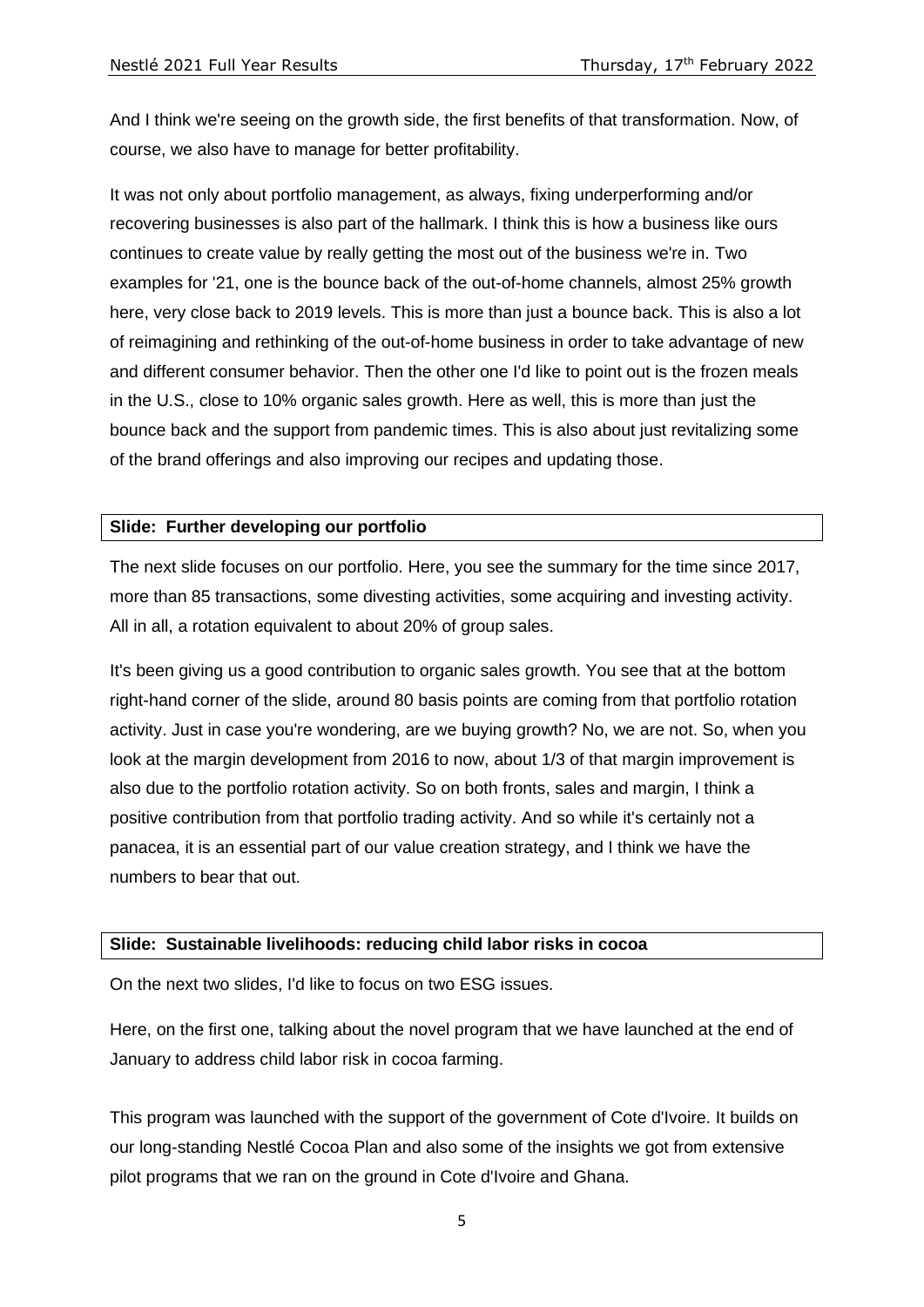What's new about this is that we're paying direct premiums for practices such as school enrollment of children, sustainable agricultural activities, most often pruning, for example, and also planting shade trees, and also income diversification so that people don't depend on cocoa income alone.

The program is designed to really help people achieve a living income level because that also is one of the best drivers to avoid child labor. It's important that we de-link it from production volume because we also wanted to have a sustainable benefit for small hold farmers.

That program will be complemented by a significant upgrade in our supply chain over the coming years. So over the next 5, 6, 7 years, we attempt to make our supply chain in cocoa fully traceable. I think that's important to build consumer trust and really give consumers that confidence that this comes from very sustainable and socially just farming practices.

### **Slide: Nestlé climate roadmap progress update**

Then hot off the press, I would like to focus on our latest greenhouse gas emissions data. I think this is also timely because there was quite a bit of discussion around this issue last week following an NGO report. I think it's probably best to let the facts speak for themselves. To me, the most important statement is that peak carbon is clearly behind us. So, we topped out somewhere around 2019 at about 96 - 97 million tonnes. And even though we have kept growing strongly since then, we have been able now for the year 2021 to get down to a level of 94.3 million tonnes. So this is adjusting fully reflecting the growth, and it's fully based on true reductions. These numbers have been reviewed by Ernst & Young, our auditors. They're also fully aligned with the principles of what we consider to be the gold standard here, and that is the science-based targets initiative.

As you know, that initiative has the full backing of the UN Global Compact, and most scientists see them as the most rigorous approach in this field. Obviously, everyone has their own opinions about this, but we believe this is a very solid plan to follow. We'd like to confirm, we're fully on track for our targets that we have issued with our time-bound plan. Those targets call for a 20% reduction by 2025 and a 50% reduction by 2030.

So I know there's lots of discussions when you think back to COP26 and some of the media coverage about what people intend to do in 2040, 2050. But the focus to me is about what happens in this decade to really bring down greenhouse gas emissions and put a dent in the curve here and really have that curve point down. To me, the defining question when it comes to either companies or governments or whoever is, are you already on your way

6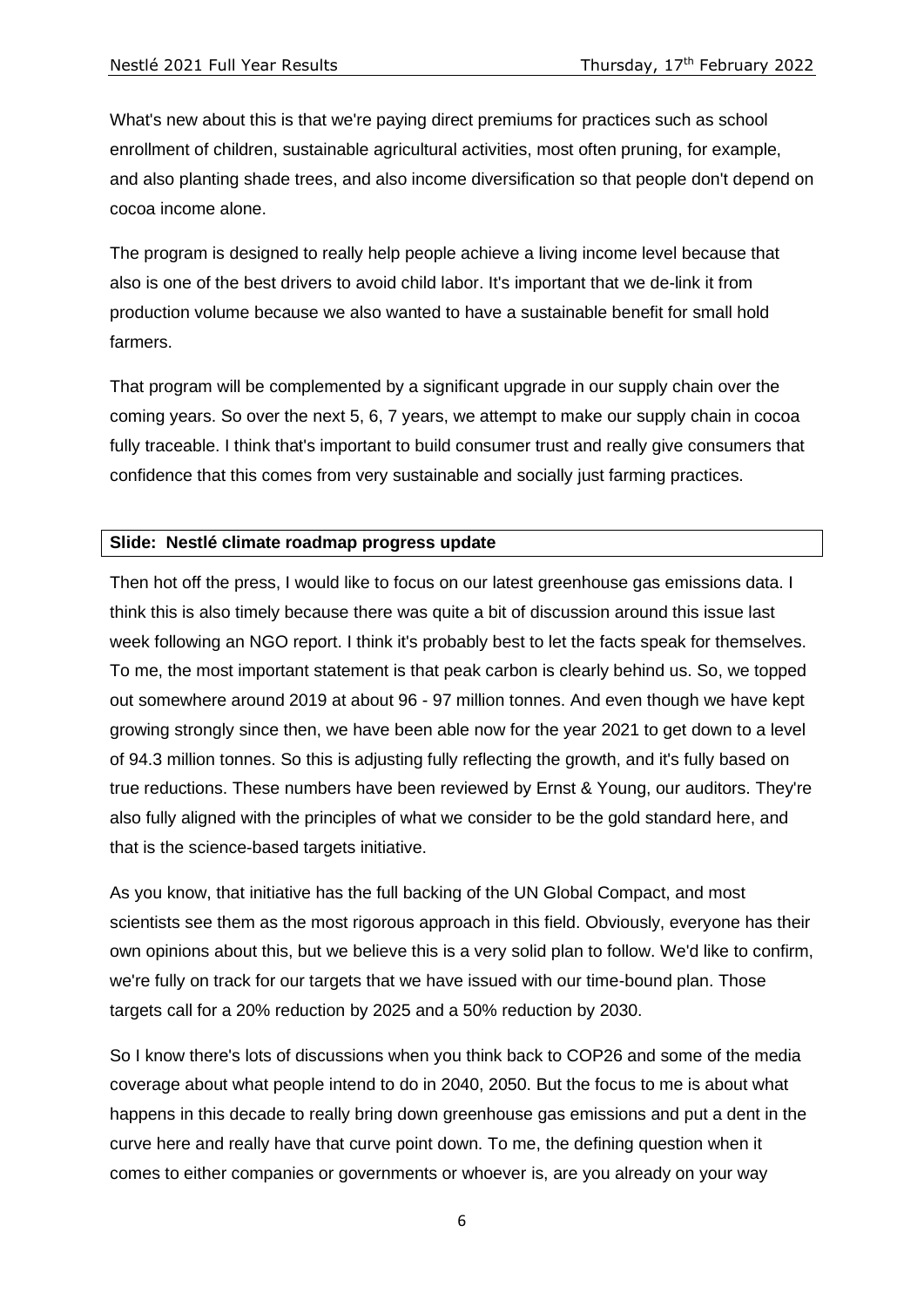down, as we are? Or are you still on your way up? So, I think here, the facts clearly show we are on the way down. This overcompensates the growth our business has, which we always said it would. I think the data here is very convincing, and I wanted to share that with you firsthand.

### **Slide: 2022 guidance**

For the next two slides, I'd like to focus on the 2022 guidance and also our midterm outlook. So for 2022, we expect organic sales growth of around 5% and an underlying trading operating profit margin between 17.0% and 17.5%. The underlying earnings per share in constant currency and capital efficiency are expected to increase.

Obviously, looking at the attention and some of the questions we got this morning, yes, there is the question, is that expectation around the underlying trading operating profit margin conservative? And my answer to that is, yes, it is. And I think in light of the turbulence and volatility that we see around us, inflation and supply chain issues, it's a good thing to be conservative. And it's fully in line with our meet or exceed approach when it comes to giving guidance.

So, the same applies to organic sales growth, where, of course, a lot depends on inflation and pricing activity. So, we see a very good chance here of being around 5%. But depending on where inflation goes, it also could take us higher.

#### **Slide: Mid-term outlook**

Turning then to the midterm outlook, we are again confirming that sustained mid-single-digit organic sales growth. Then I think it's also important that we point you to expect continued moderate underlying trading operating profit margin improvements. So, this is a return to, I think, one of the hallmarks of the Nestlé Model where, with increasing our growth and operating leverage, we also expect to have some margin benefit.

So that should also give you confidence that whatever margin compression we've been seeing now in '21 and that we might see in '22, that, that compression is temporary and over time then will lead to that normal pattern of continued moderate improvements. And of course, for the long term and midterm, we also continued to practice prudent capital allocation and we also expect capital efficiency improvements.

That concludes my part of the presentation. Let me hand it over to François, and then we'll be both back for Q&A. Thank you.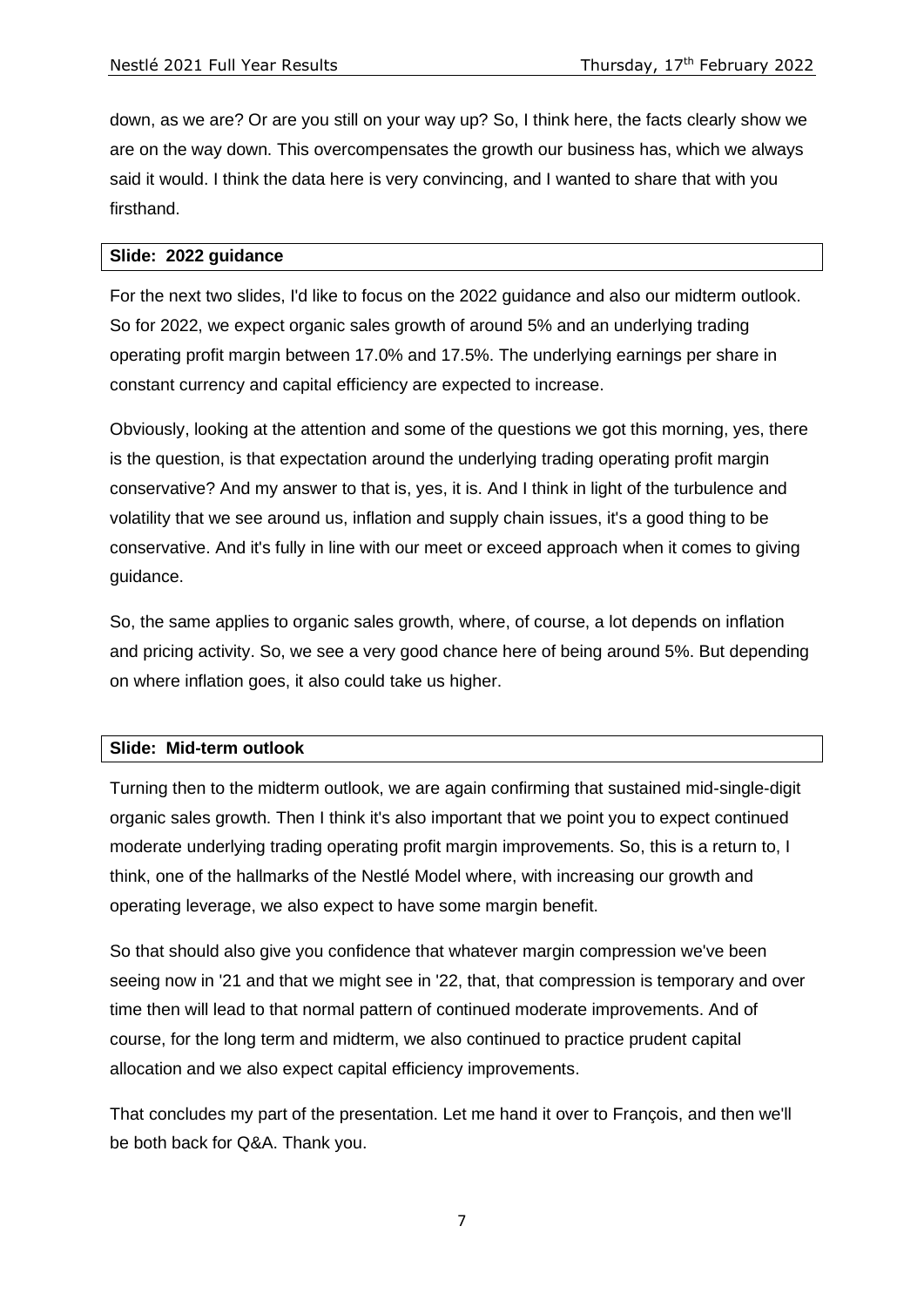# **François Xavier Roger, Nestlé S.A., Chief Financial Officer:**

### **Slide: Title Slide**

Thank you, Mark. Good morning or good afternoon to you all.

### **Slide: Full-year sales growth**

I will now go into further details on our financial performance in 2021, starting first with the breakdown of the components of growth.

Organic growth was 7.5%. RIG was strong at 5.5%, with increased contribution from volume and solid mix. Pricing increased to 2%, with an acceleration to 3.1% in the fourth quarter.

Acquisitions net of divestitures reduced sales by 2.9%, largely relating to the Nestlé Waters North America, Yinlu and Herta transactions, which more than offset the acquisition of the core brands of the Bountiful Company and Freshly.

The negative impact on sales from foreign exchange moderated to 1.3%, turning positive in the second half.

Total sales were CHF 87.1 billion, a 3.3% increase versus last year on a reported basis.

### **Slide: Broad-based growth across geographies**

This slide illustrates the development of our sales by geography and includes both our Zones as well as our globally managed businesses.

Organic growth was strong in all geographies.

Pricing increased particularly in the Americas, and RIG remained strong across all Zones. Pricing in AOA also improved to 2.2% in the fourth quarter.

#### **Slide: Strong growth across developed and emerging markets**

Growth was balanced, with strong contributions from developed and emerging markets.

Organic growth in developed markets reached 7.2%, the highest level in more than a decade, based mostly on RIG. Pricing was positive, led by North America.

Growth in emerging markets was 7.8%, with robust RIG and positive pricing, based on strong contributions from Brazil, India, Russia and Mexico.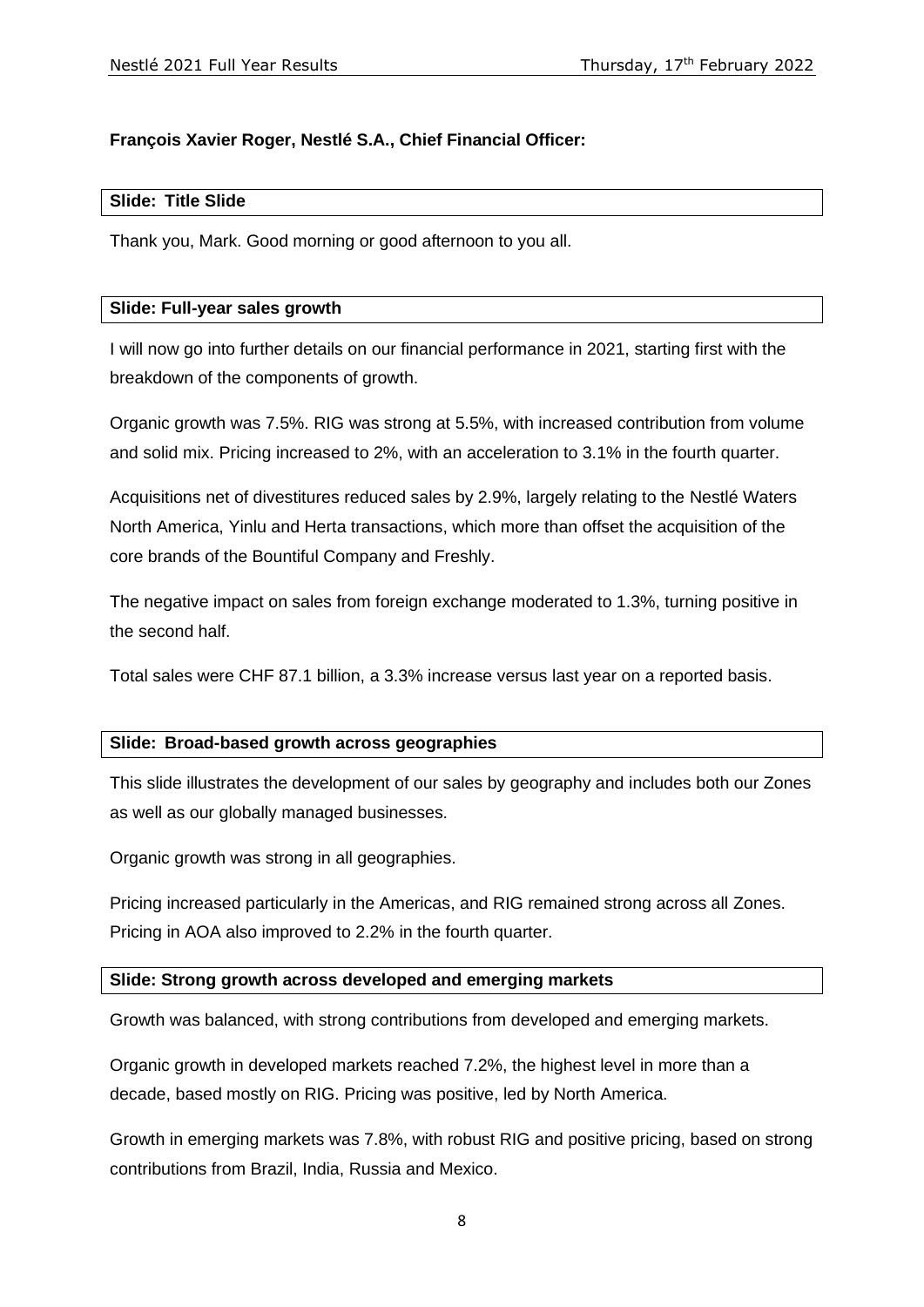### **Slide: Strong momentum in retail and partial recovery in out-of-home**

Let's now look at the breakdown of sales by channel.

Organic growth for retail sales remained strong at 6.4%, with a high base of comparison in 2020.

Within retail, e-commerce saw sustained growth of 15.1%, led by the United States, Russia and the United Kingdom. E-commerce now accounts for 14.3% of total sales. Most categories saw strong momentum in e-commerce, particularly Purina PetCare, Coffee and Nestlé Health Science.

Growth in out-of-home channels reached 24.5%, helped by a low base of comparison due to the pandemic.

#### **Slide: Using multiple levers to offset cost inflation**

In 2021, pricing reached 2%, accelerating to 3.1% in the fourth quarter. We have proactively and responsibly addressed inflationary pressures and steadily increased prices over the course of 2021.

The strength of our brands, product differentiation and leading market positions enhances our ability to pass through pricing. So far, we have not seen any material evidence of demand elasticity, and we are closely monitoring for any signs of change. Volume growth has remained above pre-pandemic levels over the last several quarters.

For 2022, we expect to continue to progressively increase pricing in a responsible manner. We continue to offer products across price points and are focused on the development of affordable offerings, particularly those that meet nutritional needs in emerging markets. These efforts helped to soften the effects of inflation for those most impacted. We are also using other levers, such as product mix, disciplined cost management and the further rollout of strategic revenue management tools.

#### **Slide: Zone AMS**

Let's now look at the results of our 5 operating segments, beginning with Zone AMS, where we saw high single-digit growth, with a high base of comparison in 2020.

Sales were CHF 33.8 billion. Organic growth was 8.5%, with robust RIG of 4.8%. Pricing increased by 3.7%, reaching 5.2% in the fourth quarter. Growth was supported by new product launches, continued strong momentum in e-commerce and a further recovery in out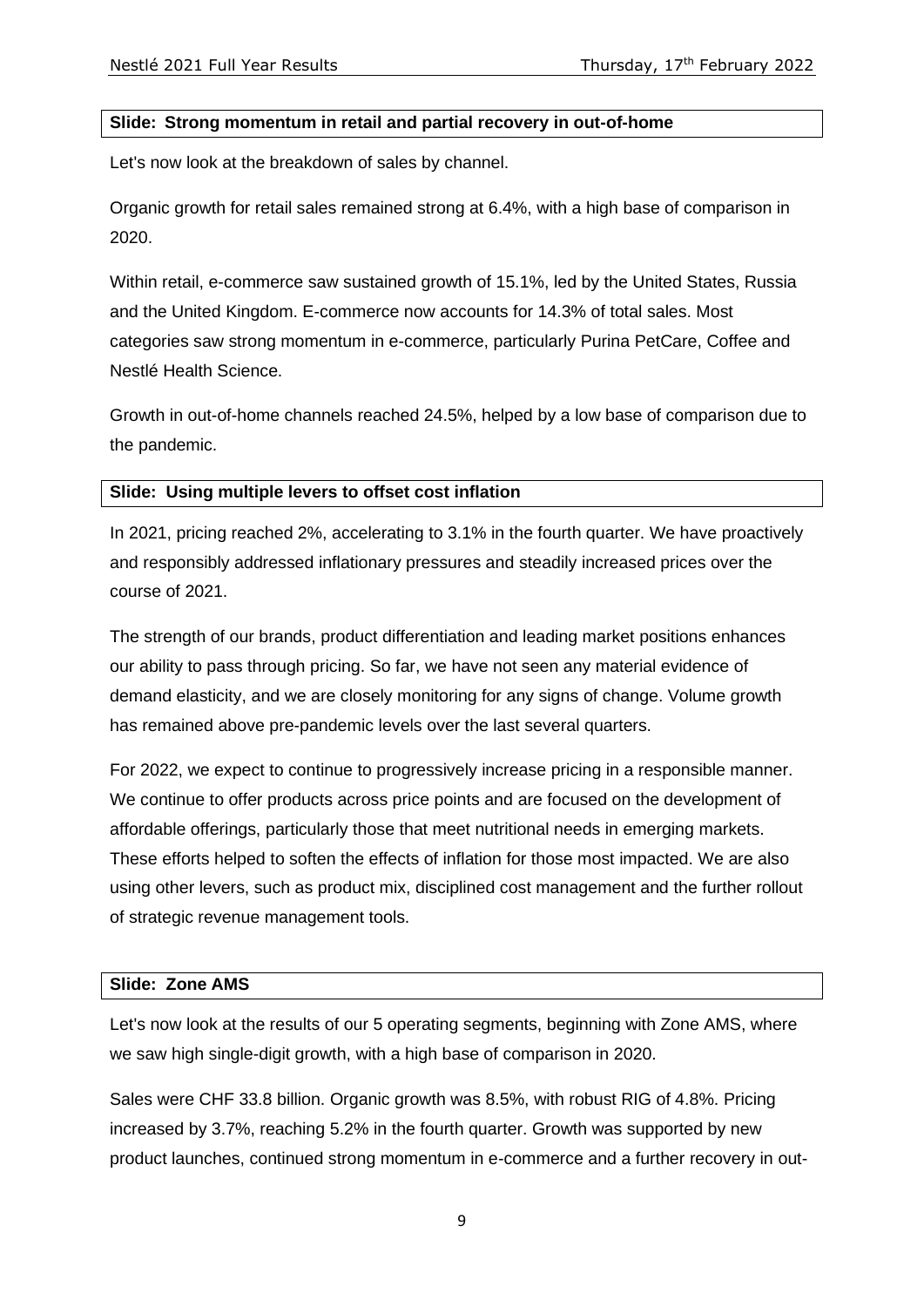of-home channels. The Zone also saw continued broad-based market share gains, led by Coffee, Pet food and Frozen food.

North America saw high single-digit growth in the context of significant supply chain constraints. The largest contributors to growth were Purina PetCare and Nestlé Professional, which grew at double-digit rates. The Beverages category, including Starbucks at Home products, Coffee Mate and Nescafé, saw mid-single-digit growth. Sales in Frozen and Chilled food grew at a mid-single-digit rate, with strong sales development for Stouffer's, Lean Cuisine and Hot Pockets. Water saw mid-single-digit growth, reaching a double-digit rate in the fourth quarter, driven by Essentia, and a recovery for international premium brands, San Pellegrino and Perrier.

Latin America posted double-digit growth, with broad-based contributions across geographies, led by Mexico, Brazil and Chile. By product category, the largest contributors to growth were Purina PetCare and Confectionery. Sales in Coffee and Nestlé Professional also grew at a strong double-digit rate. Infant Nutrition saw mid-single-digit growth, supported by the expansion of our human milk oligosaccharides products.

The Zone's underlying trading operating profit margin increased by 30 basis points, with a positive margin impact of the divestments of Nestlé Waters North America brands more than offsetting significant cost inflation.

#### **Slide: Zone EMENA**

Shifting to Zone EMENA. Sales were CHF 21.1 billion.

Organic growth was 7.2%, the highest level in the last decade. RIG was strong. Pricing increased by 1.2% and reached 2.5% in the fourth quarter.

Growth was supported by continued evolution of the portfolio towards fast-growing categories and channels as well as innovation. The Zone continued to see broad-based market share gains, particularly for Pet food, Coffee, as well as ambient and chilled Culinary. All market posted positive growth, with strong sales developments led by the United Kingdom, Russia, Italy and France.

By product category, the key growth drivers continued to be Purina PetCare and Coffee, supported by continued innovation across all brands. Nestlé Professional reported doubledigit growth. Water saw high single-digit growth. Sales in Confectionery grew at a mid-singledigit rate, with strong growth for KitKat. Culinary reported low single-digit growth, with a high base of comparison for Maggi and strong growth for plant-based food. Garden Gourmet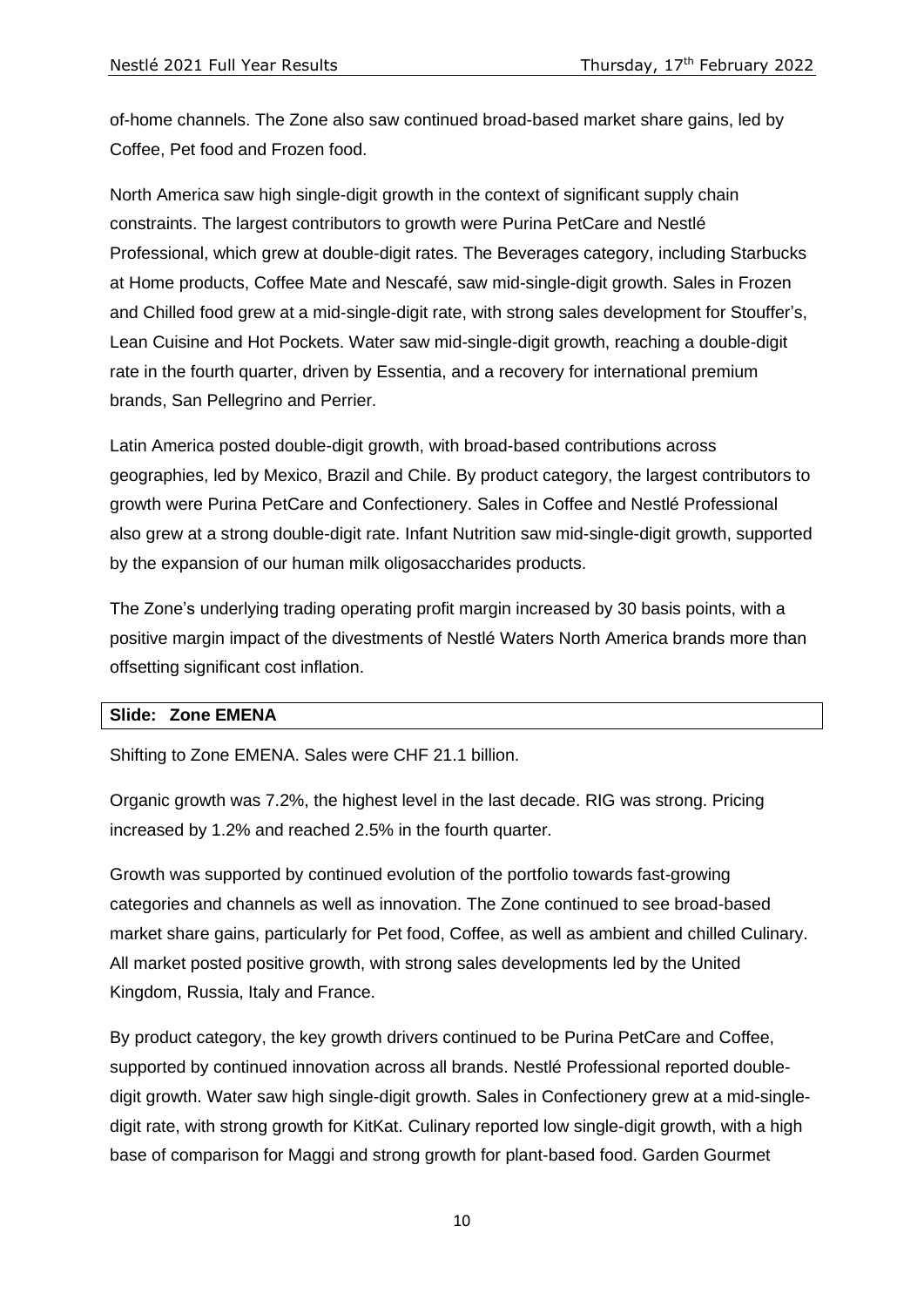sales increased by more than 40%. And Infant Nutrition posted positive growth, with continued market share gains despite lower birth rates in the context of the pandemic.

The Zone's underlying trading operating profit margin decreased by 10 basis points. Cost inflation, particularly in the second half, as well as increased consumer-facing marketing expenses, more than offset operating leverage and product mix. There is a time delay between cost inflation and pricing actions, particularly in Western Europe, where pricing is often fixed for a one-year period.

### **Slide: Zone AOA**

Moving next to Zone AOA, with sales of CHF 20.7 billion.

Organic growth was 4.2%, showing resilience in a difficult economic environment. The Zone saw market share gains in Culinary, Coffee and Pet food. Infant Nutrition reported market share losses.

China posted low single-digit growth. Infant Nutrition saw a sales decline, impacted by challenging market conditions. Turnaround initiatives continued to progress, including a review of our product portfolio and distribution strategy. Excluding Infant Nutrition, China reported double-digit growth, driven by Nestlé Professional, Coffee, Culinary and Purina PetCare.

Outside of China, the Zone reported high single-digit growth. South Asia, Sub-Saharan Africa, Japan and Korea all saw strong sales development. Southeast Asia saw positive growth despite continued movement restrictions.

By product category, the key growth drivers were Coffee, Culinary and Nestlé Professional. Sales in Confectionery, Ice cream and Purina PetCare grew at a high single-digit rate. Infant Nutrition saw a sales decline, with growth turning positive outside of China in the second half.

The Zone's underlying trading operating profit margin decreased by 40 basis points. Cost inflation and product mix more than offset operating leverage.

#### **Slide: Nespresso**

Next is Nespresso, which saw sales of CHF 6.4 billion.

Organic growth was 8.8%, based on strong RIG of 8.2% and pricing of 0.6%.

Growth was fuelled by new consumer adoption, particularly for the Vertuo system, continued momentum in e-commerce, and the recovery in boutiques and out-of-home channels.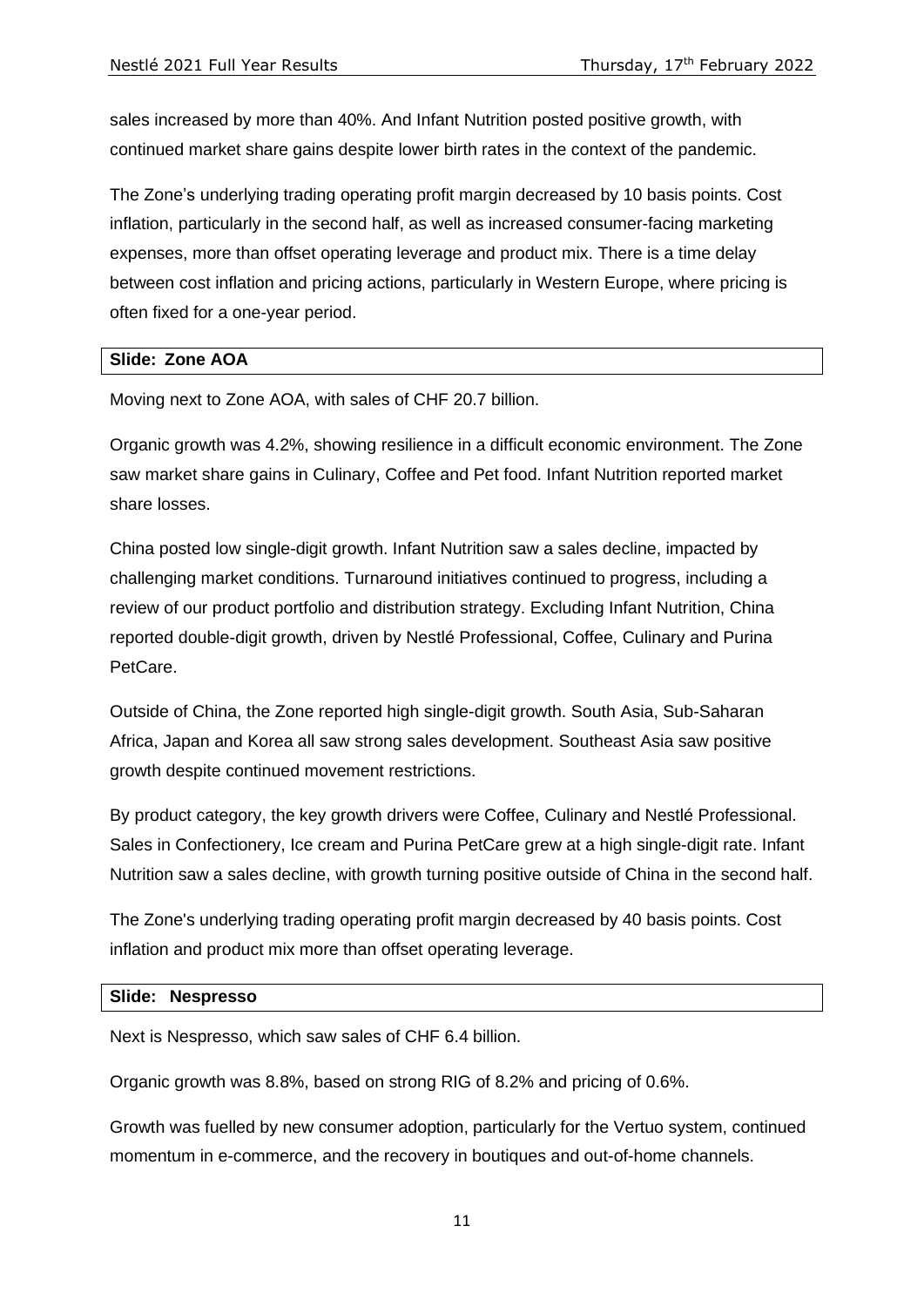By geography, the Americas and AOA both grew at a double-digit rate. EMENA saw midsingle-digit growth. And overall Nespresso gained market share, with contribution from most markets.

During the year, Nespresso also continued to progress on its sustainability agenda, achieving carbon neutrality certification in five markets, including its two largest, the United States and France. The underlying trading operating profit margin decreased by 60 basis points. Increased growth investments more than offset operating leverage.

### **Slide: Nestlé Health Science**

Finishing with Nestlé Health Science, which reported sales of CHF 4.8 billion. The business grew at a double-digit rate, building on a strong sales development in 2020, with broadbased market share gains across channels and markets. Growth was supported by ecommerce momentum, new product launches and geographic expansion.

Consumer Care posted double-digit growth, with strong contribution from Vital Proteins, Garden of Life, Persona and Pure Encapsulations. Healthy ageing such as Boost, Meritene and Nutren all grew at a double-digit rate. The newly acquired core brands of the Bountiful Company posted high single-digit growth, led by Nature's Bounty and Solgar. Nuun functional hydration products grew at a strong double-digit rate. Garden of Life achieved carbon neutrality certification.

Medical Nutrition saw high single-digit growth, with robust demand for pediatric and adult medical care products. The rollout of Palforzia, the peanut allergy treatment, was impacted by the pandemic. In the fourth quarter, the product started to see increased adoption in the United States and was also launched in the United Kingdom and Germany.

By geography, the Americas and AOA posted double-digit growth. Sales in EMENA grew at a high single-digit rate.

The underlying trading operating profit margin decreased by 290 basis points, mainly due to investments in Palforzia, increased consumer-facing marketing expenses and one-off integration costs related to the acquisition of the core brands of the Bountiful Company.

### **Slide: Strong growth across most categories**

Looking now at product categories, we saw strong growth in all segments, with the exception of Infant Nutrition. Categories with strong market share gains included Coffee, Pet Food, Culinary and Nestlé Health Science.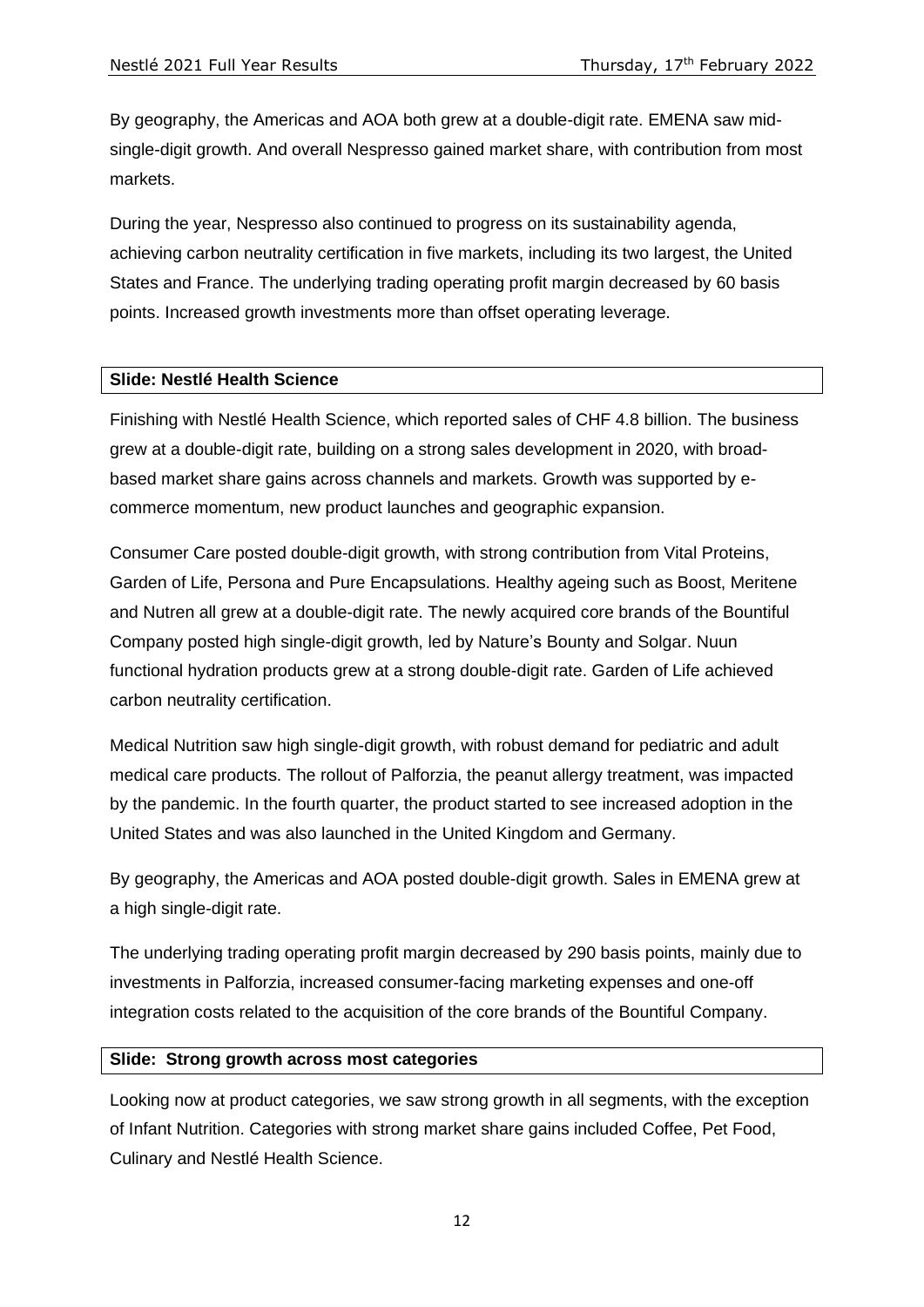Within Powdered and Liquid beverages, Coffee saw growth of close to 10%, supported by Nescafé, Nespresso and Starbucks products. Sales of Starbucks products grew by 17.1% to reach CHF 3.1 billion. This business is now 50% bigger than it was 3 years ago. We have now captured close to 20% of the Nespresso compatible capsules market globally. Cocoa and malt beverages grew at a mid-single-digit rate, with particular strength for ready-to-drink formats.

PetCare maintained its strong growth momentum. Most segments and geographies grew at a double-digit rate with market share gains. Purina's performance was driven by continued ecommerce growth and increased demand for premium products. Key science-based innovations such as ProPlan LiveClear, the first allergen-reducing cat food, saw almost tripledigit growth. Nutrition & Health Science grew at 1.4%.

Organic growth in Infant Nutrition was -4.6%, reflecting a sales decrease in China and the slowdown in birth rate across geographies. Sales of HMO products continued to see robust growth, reaching CHF 1.2 billion in sales. We have already discussed Nestlé Health Science.

Prepared dishes and cooking aids saw 6.6% growth, led by ambient Culinary and Frozen meals. Plant-based food products continued to deliver strong double-digit growth, with sales reaching around CHF 800 million. Milk products and Ice cream grew at 5.9%, with a high base of comparison in 2020, particularly for home baking products. The key growth drivers were premium and fortified milks as well as coffee creamers and ice cream.

Growth in Confectionery reflected a continued recovery in impulse and gifting products. Within Confectionery, KitKat grew at a double-digit rate. And innovation supported growth with new launches, such as Incoa, a vegan KitKat and Shark Nuts wafer in China.

Waters posted 6.8% growth, supported by a steady recovery in out-of-home channels and a low base of comparison. The recently acquired functional Water brands, Essentia, grew at a strong double-digit rate. International premium brands also saw strong growth, particularly in the fourth quarter.

### **Slide: Underlying trading operating margin by category**

Moving now to profit margin by product category. The extent on timing of cost inflation varied significantly by product, with contrasted impact on category margins, particularly in the second half of the year.

Powdered and Liquid beverages saw a substantial margin increase, reflecting strong sales growth and the benefit of operating leverage. We did not yet see any meaningful effects from green coffee price increases in 2021, but the impact will be material in 2022.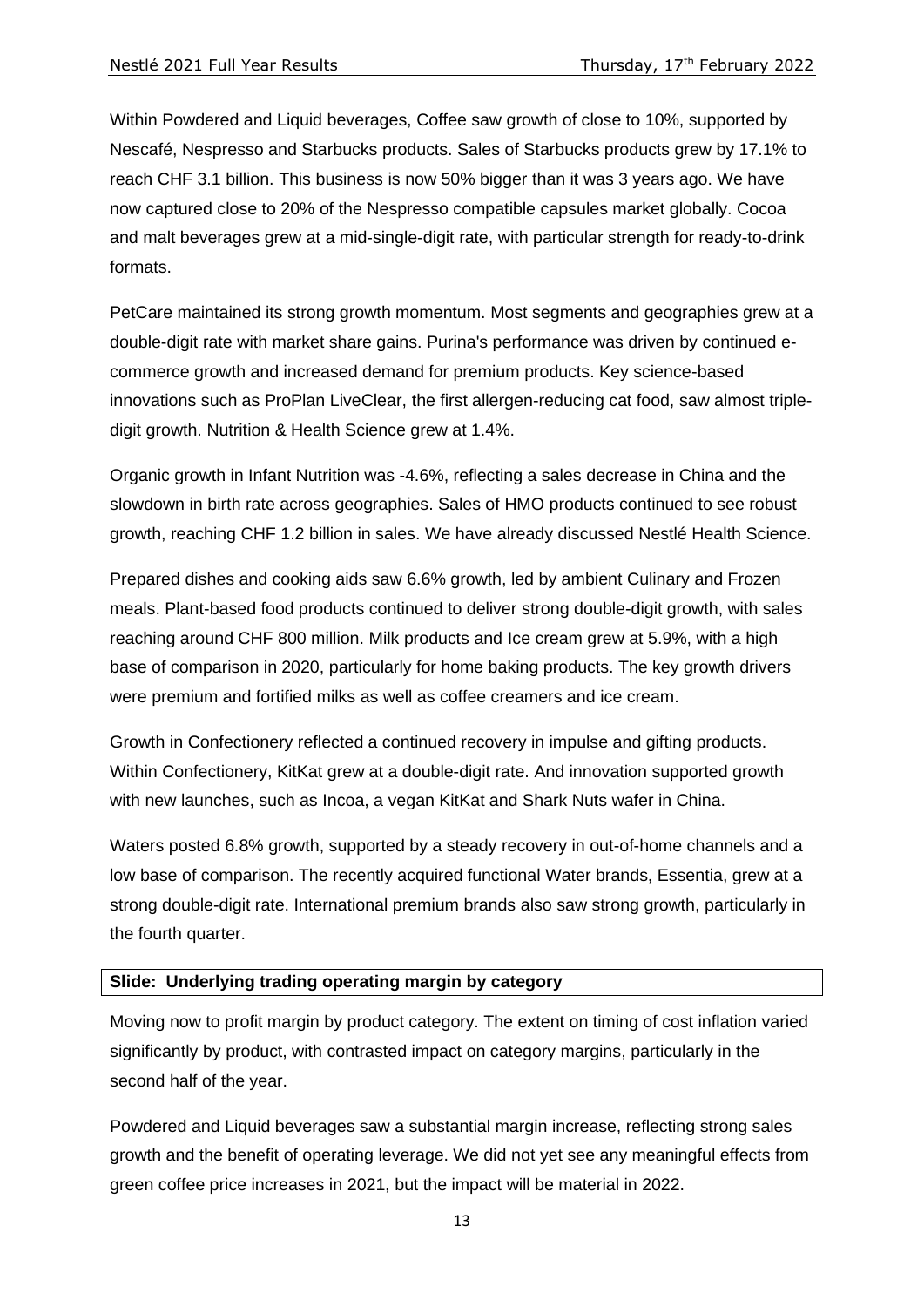Purina PetCare posted a margin decrease as higher commodity and distribution costs more than offset operating leverage and pricing.

Nutrition and Health Science saw a margin decline in both Infant Nutrition and Nestlé Health Science. We have already discussed Nestlé Health Science. In Infant Nutrition, the margin decline reflected reduced sales as well as higher commodity and freight costs.

Prepared dishes and Culinary product saw a margin decline, reflecting higher commodity and distribution costs as well as investments behind newly acquired D2C businesses and plantbased food.

The margin increase in Milk products and Ice cream was supported by portfolio management, more specifically, the divestitures of Yinlu and U.S. Ice creams as well as operating leverage.

Confectionery saw a substantial margin improvement, reflecting the benefit of operating leverage.

Water saw a margin decline due to increased freight and commodity costs.

### **Slide: Gross margin impacted by delay between cost inflation and pricing actions**

Gross margin is a key component of our value creation model, evidenced by our track record of increases in 7 of the last 10 years. 2021 was exceptional with a gross margin decrease of 130 basis points to 47.8%, reflecting time delays between cost inflation and pricing actions. Inflation was significant and broad-based across raw and packaging materials as well as freight and energy costs, particularly in the second half. Overall, the impact of cost inflation was slightly above 4% of cost of goods sold, higher than expected, and mainly related to items that could not be hedged or bought forward.

The impact of cost inflation is expected to be significantly higher in 2022, particularly in the first half, with the most material increases coming from coffee and metals. We expect to offset increased inflation through mitigating actions, including pricing, operating leverage and efficiencies.

### **Slide: Strong growth leverage largely offsetting cost inflation**

Moving next to underlying trading operating profit margin.

Overall, for 2021, our underlying trading operating profit margin decreased by 30 basis points to 17.4%. One-off integration costs related to the acquisition of the core brands of the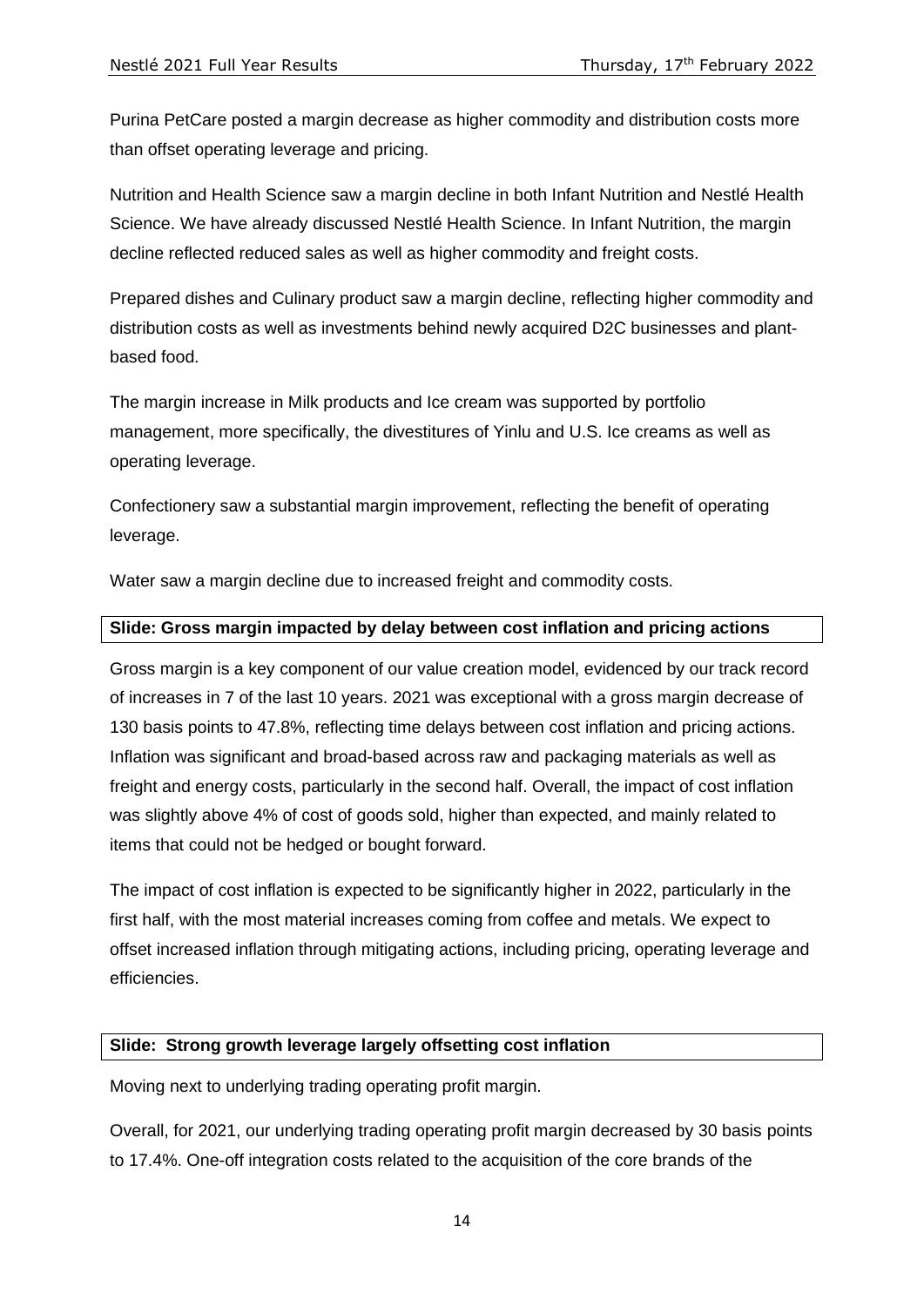Bountiful Company had a negative impact of around 10 basis points. The remaining decrease reflects time delays between cost inflation and pricing actions.

As discussed earlier, gross margin decreased by 130 basis points.

Distribution costs as a percentage of sales decreased by 20 basis points, mainly as a result of the disposal of the Nestlé Water brands in North America.

Administration and marketing expenses decreased by around 80 basis point as a percentage of sales based on strong operating leverage and efficiencies. At the same time, we continued to invest for growth, increasing our consumer-facing marketing expenses in constant currency.

R&D expenses were flat as a percentage of sales. Investments in Aimmune have been financed through efficiencies in R&D.

We have made good progress and delivered on most of the internal sustainability targets we set ourselves for 2021. So far, we are on the right trajectory to meet our 2025 ambitions. In 2021, our sustainability investments were around CHF 0.5 billion, a material increase versus 2020. As expected, our sustainability investments were fully self-financed through growth leverage and disciplined control of our structural cost.

Looking forward to 2022, we expect our underlying trading operating profit margin to be between 17.0% and 17.5%. In terms of phasing, given the ongoing impact of inflation, we expect a margin decrease in the first half of 2022 before improving in the second half.

### **Slide: Significant net profit increase**

Moving on to the P&L items, from underlying trading operating profit down to underlying EPS.

Restructuring expenses and net other trading items increased by 260 basis points, largely reflecting impairments related to the Wyeth business.

As a result, the trading operating profit margin was 14%, a decrease of 290 basis points on a reported basis.

Higher income from associates and joint venture, reflecting the L'Oréal transaction as well, as lower taxes more than offset lower gains on disposals.

As a result, the net profit margin increased by 490 basis points to 19.4%.

#### **Slide: Underlying earnings per share**

Moving to underlying EPS.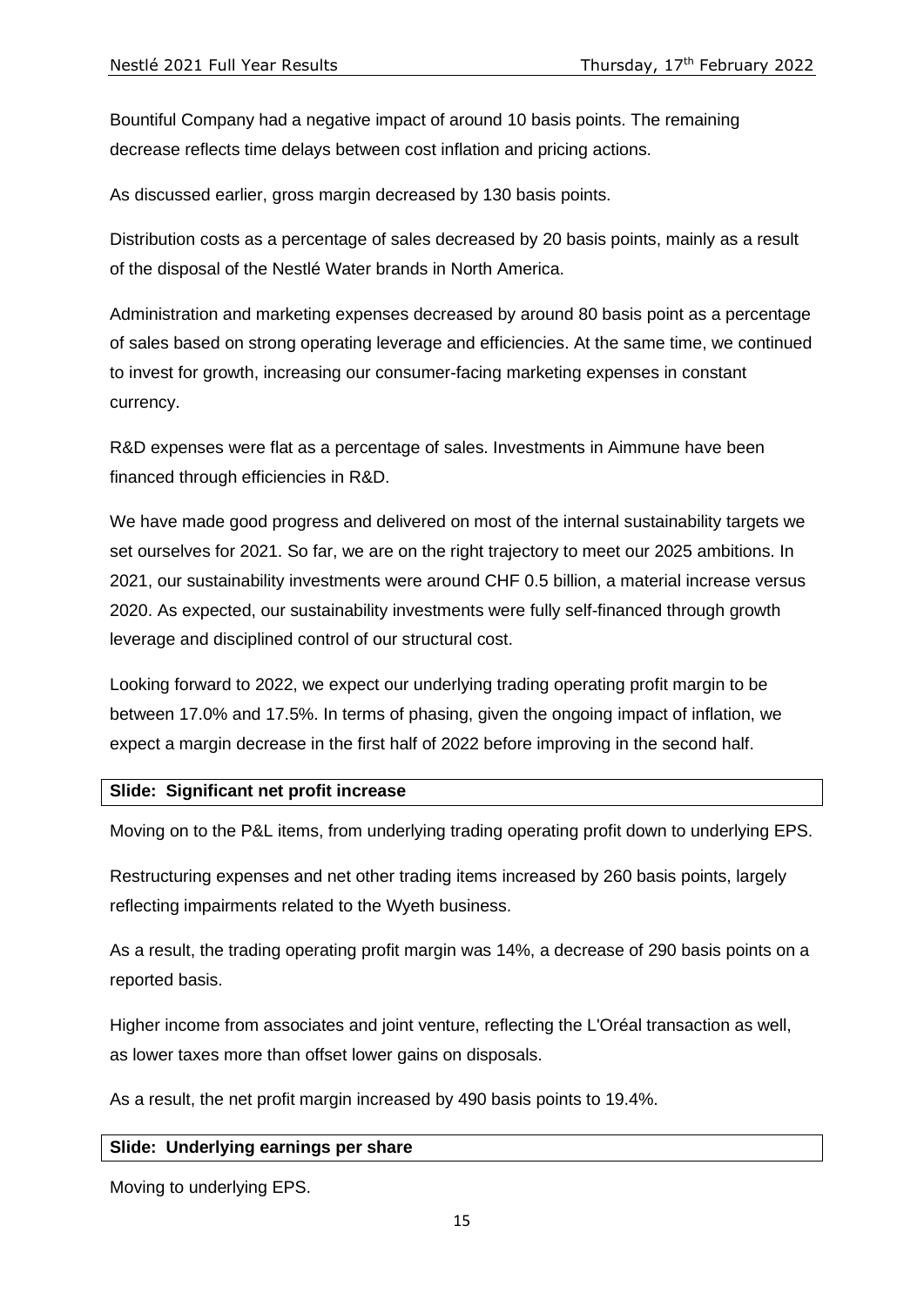Underlying earnings per share increased by 5.8% in constant currency.

The main driver of the underlying earnings per share improvement was operating performance, more specifically, organic growth. All other items, such as finance cost, underlying tax rate and share buybacks, net of finance cost, also contributed positively.

#### **Slide: Free cash flow**

Free cash flow decreased from CHF 10.2 billion to CHF 8.7 billion, reflecting temporarily higher inventory levels and an increase in capital expenditure to meet strong volume demand, particularly for Purina PetCare and Coffee.

### **Slide: Continued discipline in working capital management**

Moving on to working capital.

This chart shows our working capital levels based on a 5-quarter rolling average.

Working capital was essentially stable in 2021. The group was able to offset the temporary increase in inventory through further improvements in payables. The decision to increase inventory levels should be seen in the context of significant supply chain disruptions.

#### **Slide: Return on invested capital**

The Group's return on invested capital before goodwill and intangibles increased by 60 basis points to 41.7%, reflecting improved operating performance, particularly sales growth.

The Group's return on invested capital was 14.2% when excluding the Wyeth impairment, with a decrease of 50 basis points, mainly reflecting the acquisition of the core brands of The Bountiful Company.

#### **Slide: Net debt**

Net debt increased by CHF 1.6 billion to reach CHF 32.9 billion as at December 31, 2021. The dividend payment, share buybacks and the net cash outflow from M&A more than offset proceeds from the disposal of L'Oréal shares and free cash flow generation.

During 2021, we returned CHF13.9 billion of cash to our shareholders in dividend and share buybacks.

We are committed to maintaining our practice of increasing the dividend every year in Swiss francs. At the next Annual General Meeting, the Board of Director will propose a dividend of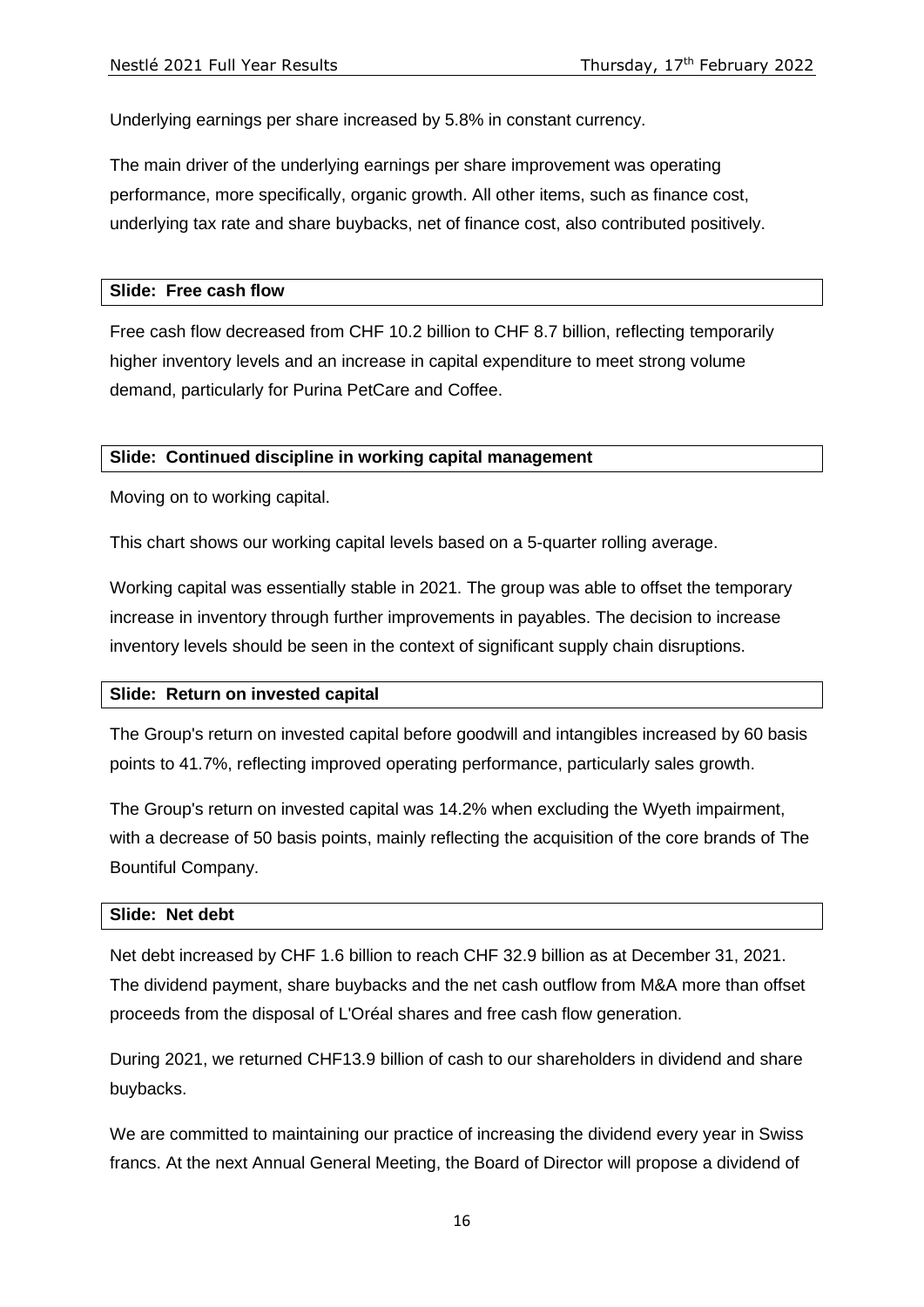CHF 2.80 per share. If approved, this will be the 27th consecutive annual dividend increase.

The company has maintained or increased its dividend in Swiss francs over the last 62 years.

This concludes my remarks. I now hand over to Luca to open the Q&A session.

## **Q & A Session**

## **Luca Borlini, Nestlé S.A, Head of Investor Relations:**

Thank you, François. With that, we move to the Q&A session. We open the lines for questions from financial analysts. (Operator Instructions)

The first question comes from Warren Ackerman at Barclays.

| <b>Questions on:</b> | 2022 margin guidance and inflation |  |
|----------------------|------------------------------------|--|
|                      | <b>M&amp;A focus and criteria</b>  |  |

### **Warren Ackerman, Barclays Bank:**

Warren Ackerman here at Barclays. I hope you're all doing well. So two questions.

The first one is for François. I just wanted to understand the 2022 margin guidance and inflation. You said inflation will be significantly higher in 2022. How high could it be? We talked about COGS inflation pushing 10%. And could you say something about your visibility on that and hedging? I'm trying to understand, is gross margin actually going to be down in 2022? How do you actually make that up down the P&L? Or are we going to see another 80 bp benefit from admin and marketing in 2022? I'm just trying to understand the difference between the top and the bottom of the range of 17%-17.5%, how do you get there?

The second one is for Mark. It's a question on M&A. In an interview this morning, you said that you were open to a big deal, although you're not compelled to do one. I know you said in this interview it's not a major change of focus. But it does feel to me a little bit like a different tone. I'd always assume that deals above CHF 10 billion, you'd worry about execution risk. I'm just wondering whether that's changed and whether you can share with us your thinking on what you might define as big. Maybe at the same time, you can remind us of what your M&A criteria is.

# **François Xavier Roger, Nestlé S.A., Chief Financial Officer:**

Warren, I will start with the first question. So our margin guidance for 2022 is between 17% and 17.5%. We do expect a significantly higher impact of input cost inflation in 2022 over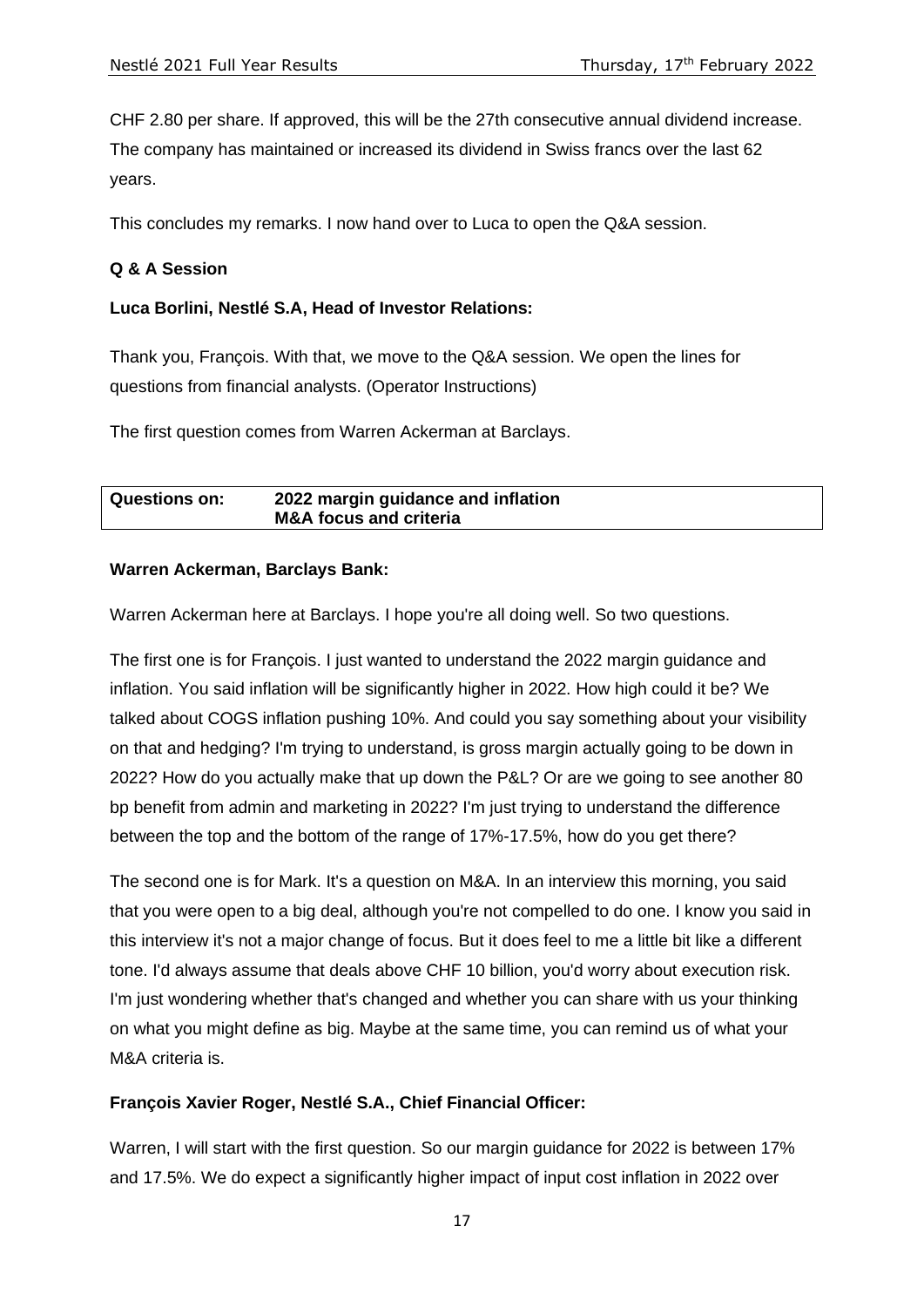2021. We cannot really give you a figure as of now even if we have a view, and we have a fairly clear view as of now, but we are just 6 weeks into the year. There are still a lot of moving parts. So we are really focusing on the actions in order to mitigate this input cost inflation. Pricing will be obviously the main one. But it goes beyond that because we can look into efficiencies, mix, strategic revenue management and so forth.

We do have hedging in place. We usually don't share the timing and the length of the hedging because we consider that it is a commercially and price-sensitive information. But we do have hedging in place. But be aware of the fact that a significant portion of the input cost inflation that we are receiving actually cannot be hedged or cannot be covered through forward buying. I would mention there a lot of the packaging that we do. I would mention transportation, ocean freight and so forth, which cannot be hedged or bought forward. So we are confident overall. We are really putting everything in place in order to offset as much as we can during the year, and we will obviously continue to benefit as well from the growth leverage as well.

In terms of timing, it is important to understand that we do expect a decrease of underlying trading operating profit margin in H1 2022 versus H1 2021. In H1, we will still have some of this negative impact from the timing difference between input cost inflation and pricing as we will have some pricing ramping up.

Let me just give you one example, one concrete example. In Europe, we have not fully completed the negotiation on pricing because the timing is still going on for some of the retailers or some of the markets. So which means that in a certain number of cases, not all, but in a certain number of cases, we will get the benefit of price increase only from Q2. And we are planning in other geographies as well some further pricing activities that will take place later in the year.

### **Mark Schneider, Nestlé S.A., Chief Executive Officer:**

Warren, this is Mark, and thanks for the question. Look, I wasn't trying to send any signals to the market this morning. We have always been open for deals in all size categories, all geographies and all categories. So no change there. What also continues to apply is what you mentioned. That is, yes, our interest level in small to midsized deals is much larger, because at a time of pretty full valuations out in the market, our chances of making our money back are much better there because they tend to be easier integration jobs, and usually, there's less antitrust leakage involved with those transactions. So the bias is still the same. But obviously, I also don't want to rule out anything. But from my end, no change. Across the full spectrum, we remain interested, but we have our focus. When you look at our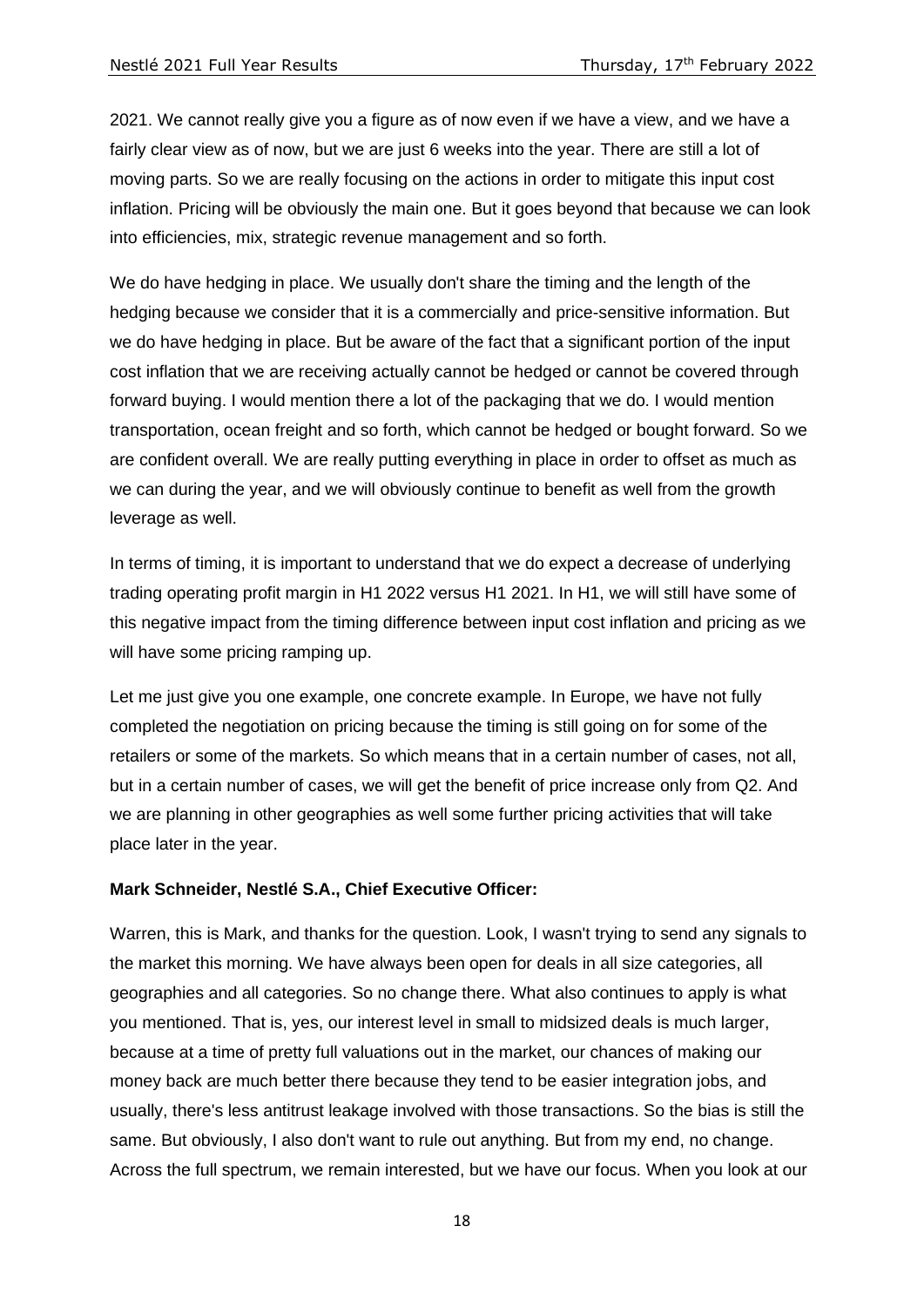actual acquisition activity, I think given that our narrative on this hasn't changed in 5 years, you see it exactly bear out this way. It was all kind of in that size bracket you indicated, below CHF 10 billion. As you saw from the summary slide, it really benefited our company.

### **Luca Borlini, Nestlé S.A, Head of Investor Relations:**

Next question is from John Ennis at Goldman Sachs.

| <b>Questions on:</b> | Organic sales growth guidance                      |
|----------------------|----------------------------------------------------|
|                      | Pet adoption and contribution to growth in PetCare |

### **John Ennis, Goldman Sachs:**

My first is to come back on the organic sales growth guidance. You said in your opening remarks that, that could be seen as conservative. Can I push you with a bit more detail on exactly what you're assuming within that 5%? Is it a higher degree of volume elasticity than may be in your base case? Or is it that perhaps you don't take as much pricing because commodities roll over? A little bit of detail as to how you got to 5% would be helpful.

Then my second question is actually a follow-up on PetCare. Again, in your opening remarks, you talked about pet adoption being favorable for 2021 and 2020. Can you share the contribution from that to your overall growth? What is your outlook for pet adoption as a contribution to growth in 2022?

### **Mark Schneider, Nestlé S.A., Chief Executive Officer:**

Thanks, John. So look, I can try and give you a bit more color on the organic sales growth. But obviously, at a time of significant turbulence, what's hard to do is to give you a precise breakdown here. So obviously, we're dealing with a number of unknowns. Where exactly inflation is going? How much pricing we can get away with? Also, what the volume elasticity is going to look like exactly? Because that's also an open out question there. François confirmed that we haven't seen any significant volume elasticity so far. But that doesn't mean that assumption is going to apply to the full year '22. So that's why I feel that 5% range is a very reasonable middle-of-the-road estimate. Then depending on where pricing goes and what exactly volume elasticity is doing, we may be going higher than that. But at this point, a precise breakdown, frankly, is not telling you very much because the assumptions may be changing so much from one month to another. So, we feel very confident about that level. I think that should also give you confidence here. And obviously, it's the highest level we've been guiding to in a number of years. But again, we need to stay flexible as we go throughout the year. I think that's the one lesson we learned from '21.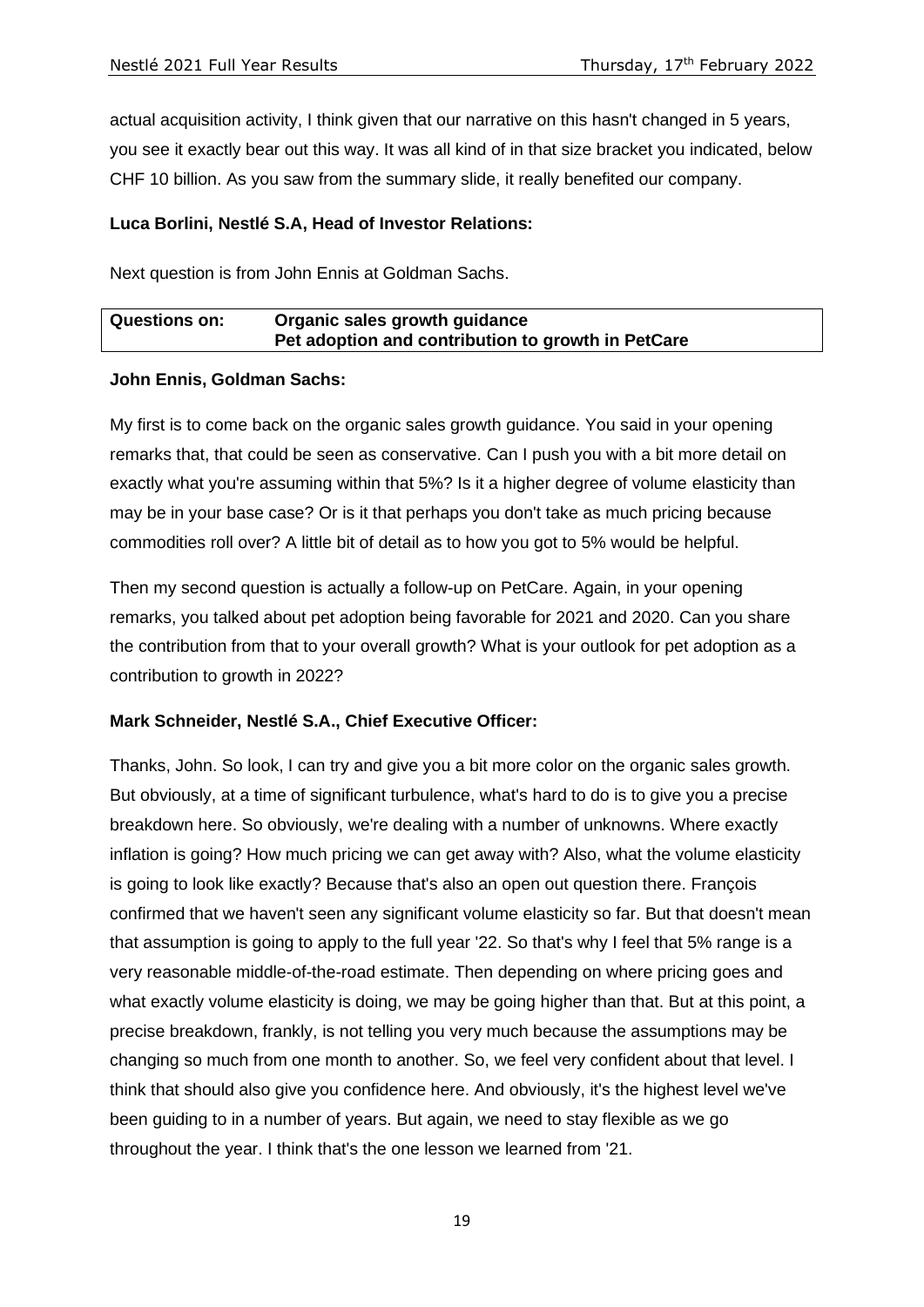Regarding PetCare, it's hard to give you a precise step-up that relates to pet adoption. But just looking at circumstantial evidence here, it's not that there was tremendous flowback that these pets that were adopted have been going back in huge numbers to animal shelters or so. And from what I know from circumstantial evidence, waiting list with many breeders are still very long. So, I think this has truly ignited interest in pet ownership, which is a good thing and something we always promoted.

# **Luca Borlini, Nestlé S.A, Head of Investor Relations:**

Next question is from Patrik Schwendimann at Zurcher Kantonalbank.

| <b>Questions on:</b> | <b>RIG in 2022</b>                      |
|----------------------|-----------------------------------------|
|                      | Nestlé Health Science underlying margin |

# **Patrik Schwendimann, Zürcher Kantonalbank:**

First question, developed countries had a very strong RIG of 5.9% in '21. As the world is hopefully going into a post COVID mode, would you expect that RIG could be negative in the developed countries in '22, in the current year? Bearing in a strong basis, or in other words, if you want to achieve a positive RIG in '22, this has to come predominantly from the emerging markets? What's your opinion here? That's my first question.

And second question, in Nestlé Health Science, the underlying EBIT margin was down by 420 basis points to 17.5%. What is your best guess? How long will it take to get back to an underlying margin of above 20%?

# **François Xavier Roger, Nestlé S.A., Chief Financial Officer:**

Patrick, so the RIG was indeed strong in emerging markets in 2021, 5.1%. We still see a very good momentum. And even in Q4, it remained at an attractive level. We are monitoring the situation very carefully because we know that in emerging markets, there is more sensitivity to price and especially whenever we are in the affordability segment. So we are tracking that. It's very dependent. The situation -- and the elasticity might be very dependent by category, by market and even by SKU at the end. So, this is something we are monitoring very closely.

So, no clear evidence, once again of any sign of significant negative elasticity so far. But this is something that may happen a little bit during the year. By the way we are tracking not only the elasticity on volume, we are tracking the elasticity on mix as well. Because in a certain number of cases, people will have to eat anyway, but they may have to trade down in terms of shopping habits. So, it might impact as well, the mix, which is something that we are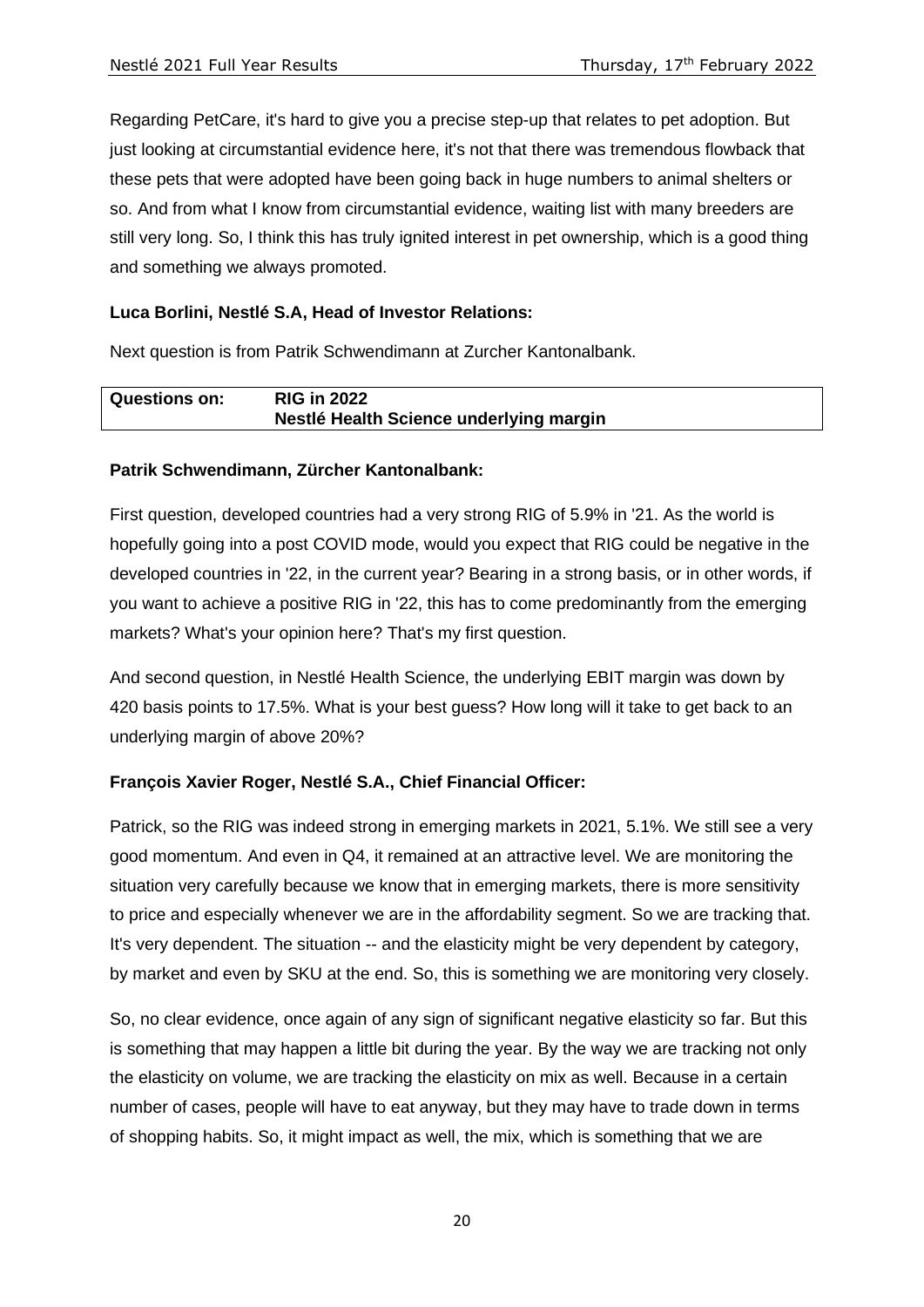carefully monitoring, because as you know, historically, mix has been a very strong component of our growth, and it remains the case still as we as we speak today.

### **Patrik Schwendimann, Zürcher Kantonalbank:**

And in the developed countries?

### **François Xavier Roger, Nestlé S.A., Chief Financial Officer:**

In developed countries, I would say it's exactly the same story, except that we are probably less exposed to affordability offerings in the developed world. So we have a portfolio which is more premiumized. You have seen that 35% of our total sales today at group level are in the premium segment where price increases and input cost inflation is less of an issue. I mean, we need, first of all, to increase prices by less, and consumers are more likely to accept it. So I would say the challenge is probably less acute there. But once again, we are monitoring the situation very closely. I would say the comment that I made on mix does apply equally to developed countries as well.

### **Mark Schneider, Nestlé S.A., Chief Executive Officer:**

Maybe Patrik, I could build on that. Clearly, one of the strong points here of our organic growth composition for 2021 was that nice balance that François pointed out earlier between the volume growth, the pricing and the mix. I think that is so much more resilient than any one trick pony. And if it gives you any confidence, we entered the year '22 with very nice momentum, and that's nice stable multi-pillar mix continue to apply. So at least as of now, we're looking good on that front.

### **François Xavier Roger, Nestlé S.A., Chief Financial Officer:**

Patrik, on the margin question for Nestlé Health Science. So, we expect clearly the margin of Nestlé Health Science to go up, and you will see it already in 2022. This is largely the result of growth leverage, because as you saw, they are growing. They have been growing at a double-digit level. And this is linked as well to the fact that we will start Aimmune and its main product Palforzia to start to gain momentum as well, and 2022 will be an interesting year from that point of view. And in addition to that, we do expect to get some synergies, especially between The Bountiful Company and other VMS businesses that we have, more specifically, Atrium that we bought 5 years ago.

### **Luca Borlini, Nestlé S.A, Head of Investor Relations:**

Next question is from Céline Pannuti at JPMorgan.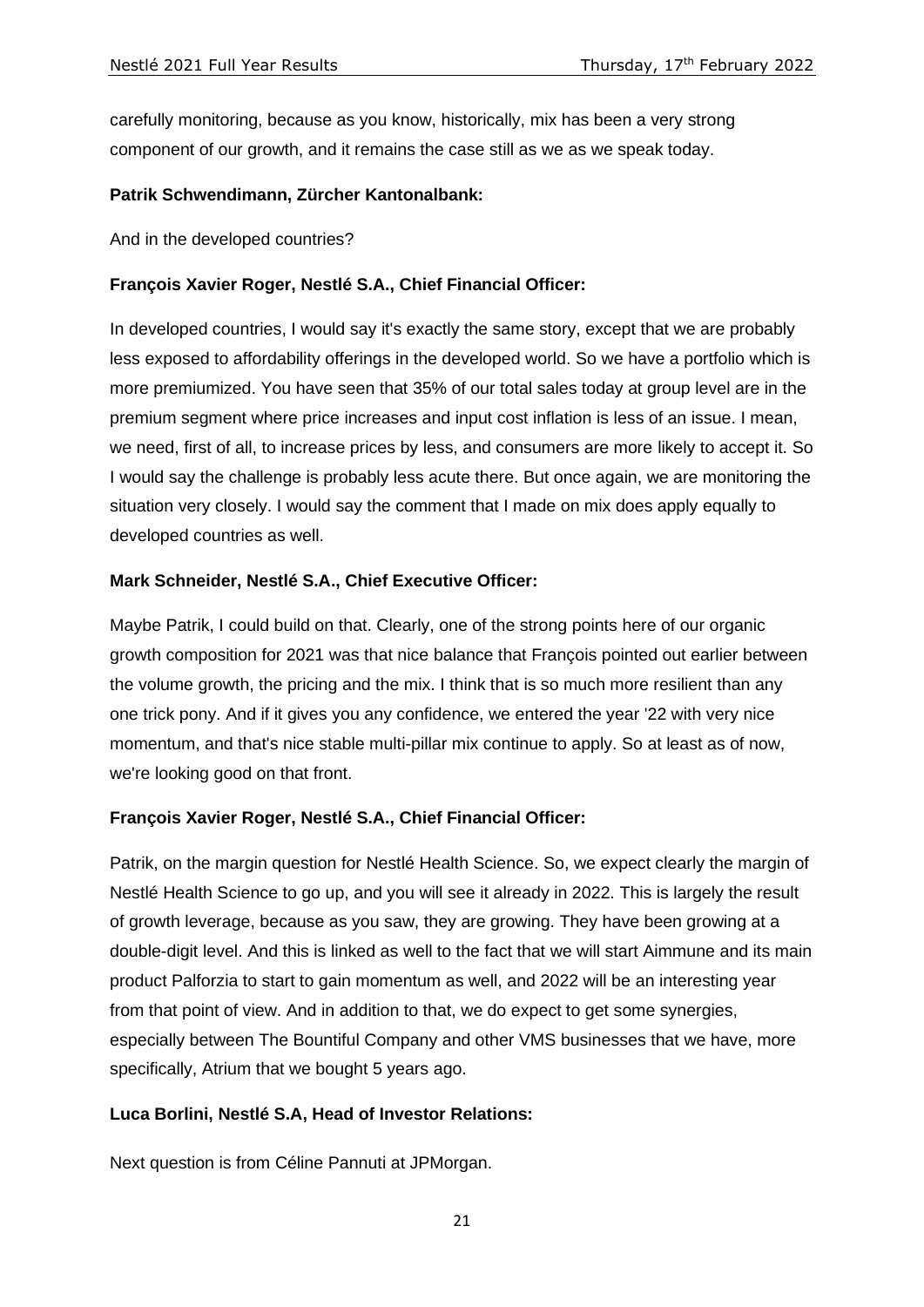### **Question on: Wyeth goodwill impairment and development of the business Consumer Health**

### **Céline Pannuti, JPMorgan:**

Yes. My first question is on the China -- the Wyeth goodwill impairment that you made. Could you -- I'm sure that you've been looking at your long-term assumption on this business and on this country. Could you share with us what is happening on the ground in this business? And also, what those long-term assumption? How you see this market and your business developing?

And my second question is on Consumer Health. Well, you certainly are integrating the Bountiful and the VMS, and there seems to be others of your competitors as well, interested in that same category. Could you tell us whether you still really focus on Consumer Health and Nutrition, or whether scale would make you look at different adjacent categories within that bigger segment?

### **Mark Schneider, Nestlé S.A., Chief Executive Officer:**

Thanks, Céline. This is Mark. So, on Wyeth, obviously, we've been very transparent with you over the last two years that we were not satisfied with the performance in the Chinese market. So while the impairment only was announced today following the review from our auditors and the approval of our Board. I think it was very clear that there was trouble brewing. We had to reflect the carrying value and had to adjust it for the latest assumption on where the trading is today and what we expect going forward. Having said that, we are committed to this business. I just wanted to be very clear on this because the question has come in a few times. Are you potentially retreating from that market? No, we won't. Then we are strongly believing in this core business of ours. We strongly believe in the fact that China is the largest and most advanced Infant Formula market. And so if you want to stay committed to this business, I think it's important to stay there and compete and win. And that's firmly what we intend to do. And so more than the numbers suggest, I think management has taken very energetic action there, and we expect improvement already to become visible this year. There was another question that we got like, do you expect to be back in positive territory this year? Yes, I think we have a good chance of being back in positive territory this year and then over time recovering from there.

Basically, it's about improving our channel presence. It's about improving our presence in lower-tier cities, and also continued innovation and offering cutting-edge products. So, we believe there's a space for us there to compete and to be successful, and we're fully committed to that.

22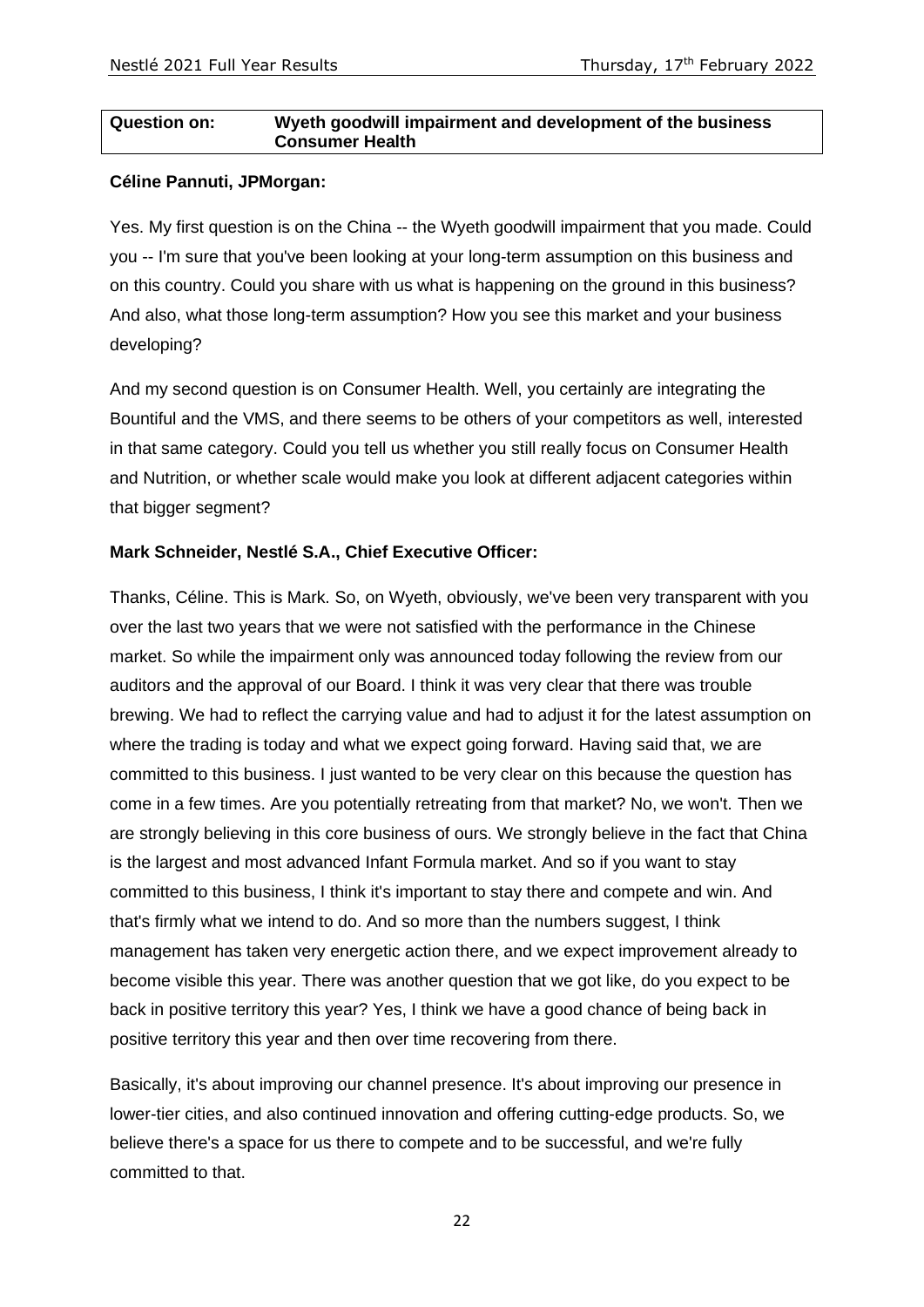When it comes to Consumer Health, interesting question, I sense the background of this question. So let me just be very clear. We are very deeply committed to Nestlé Health Science. But exactly along the lines of what we told you very consistently since 2017, and that is we don't want to create a soup to nuts portfolio of all sorts of Consumer Health care assets. What we want to do is consistently grow and develop around nutrition and metabolism as our angle into Consumer Health, and vitamins, minerals and supplements are the largest part of that, but medical nutrition and some of the sports additives that we are offering are other good examples. So, we will stay focused. You see now that this patient strategy of doing it is paying off. We're coming here to a very nice size and presence of this business. It's also very synergistic inside the company, which is good. And that's what's paying off here. A broad-based Consumer Health Care portfolio is something that we kind of signalled low interest in from the beginning, and we stay true to that. I think it is truly paying off.

### **Luca Borlini, Nestlé S.A, Head of Investor Relations:**

Next question is from Bruno Monteyne at Bernstein.

| <b>Questions on:</b> | Marketing spend and growth rate |
|----------------------|---------------------------------|
|                      | <b>Margin outlook</b>           |

### **Bruno Monteyne, Bernstein:**

The marketing spend in brand support is down by 80 basis points year-on-year. I read what you said about operating leverage and efficiencies. But if I were to phrase the question as such, like if the gross margin pressure hadn't been as bad as it's been, would the marketing spend have ended up at the current number or would it have been higher? Are there any implications really for the growth rate you're expecting this year, the 5%?

And the second one is on your margin outlook, 17% to 17.5%. Are you making any assumptions of the nature that commodities will roll over? Are there any of those kind of, things will get better in the external market, that you're relying on? Or do you not need those assumptions to hit those numbers?

# **François Xavier Roger, Nestlé S.A., Chief Financial Officer:**

Bruno, let me take the first question. First of all, I think it's important to clarify, we did not cut marketing expense. Actually, we increased the amount of marketing spend during the year in absolute value in Swiss francs. And even in H2, because I saw that there was a perception that we cut marketing spend in H2 in order to reach a certain level of profit, we did not.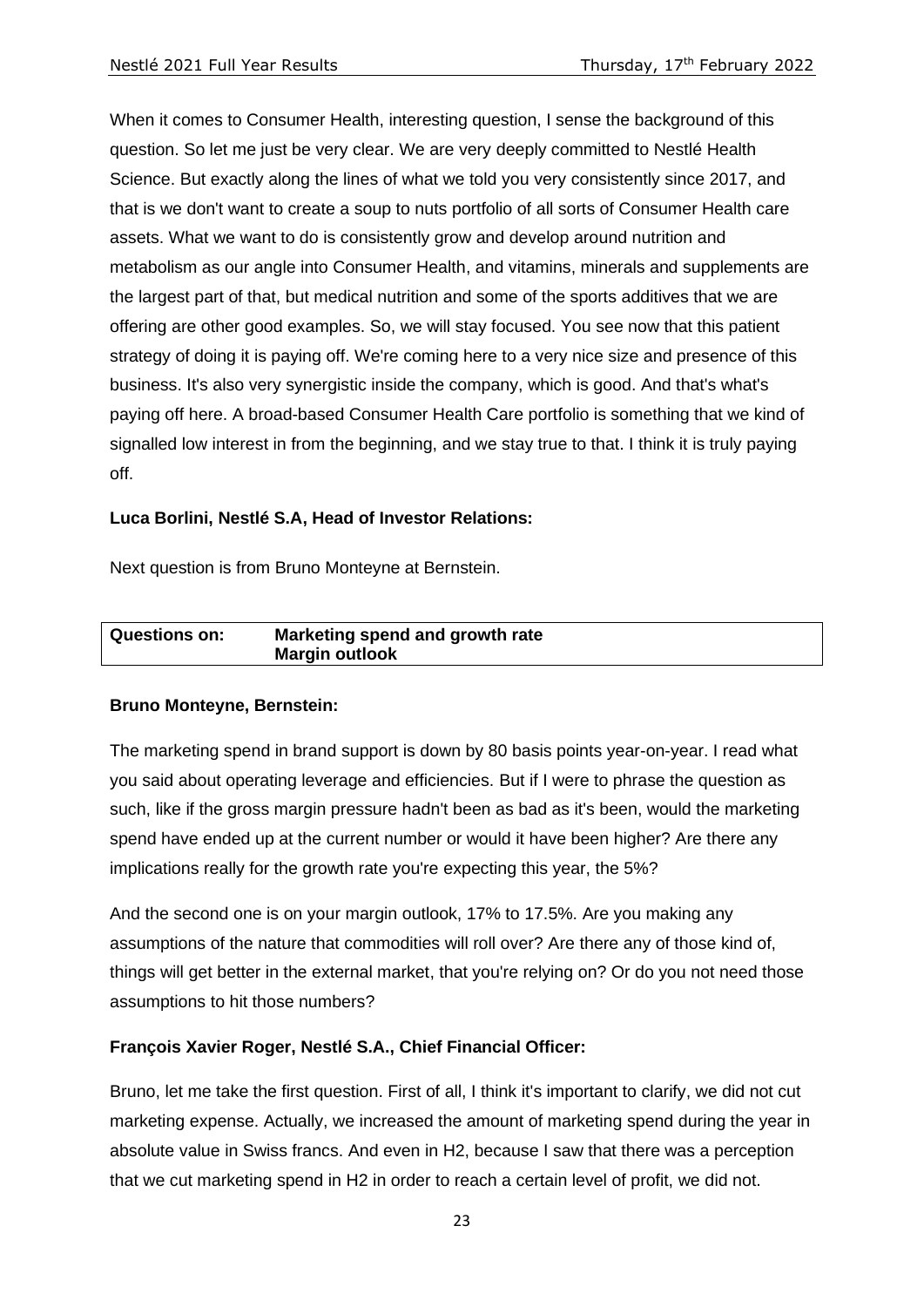Actually, we spent more in absolute value in H2 than in H1 2021. So we did raise our investment.

What could be maybe misleading is the fact that, indeed, we reduced our spending in marketing in H2 2021 versus H2 2020. Because in H2 2020, we had spent quite a lot after having cut in the first part of the year, which was just the starting point of the pandemic. So - no, no, we have raised our investment last year. I think that this is something that is, to a certain extent, the beauty of what we have achieved in 2021. Because in spite of very difficult conditions, with the significant impact of input cost inflation, we have been able to invest for the future, in marketing, in sustainability, I mentioned it in my comments earlier, as well as in CapEx. So we are really investing for the long term. And marketing spend is really at the heart of it.

Would we have spent more if we had not been facing input cost inflation? Difficult to answer. But we don't look at it that way. We look at what are the needs to protect our brands, develop our brands and to launch our innovation. So I think that we were happy with the amount of investment that we have done last year.

### **Mark Schneider, Nestlé S.A., Chief Executive Officer:**

Bruno, let me just build on that and then also address your second question. So clearly, some of the year-over-year effects matter here because there was a lot of marketing spend in the second half of 2020 after that low in the first half of 2020. And so year-over-year, that's also something to keep in mind. And then tactically, given that we did have supply chain pressures and sometimes shortages of products, when you know that you're not able to deliver 100%, you become so much more tactical on your marketing and promotion spend because the last thing you want to do is promote something you can't deliver. So that also had some bearing more than any financial headroom that may have been a governor. So it's really about doing the best you can under the circumstances and your supply chain availability.

So on the guidance for this year, that's exactly why I'm stressing the caution. So to me, giving you a guidance on the hope that something turns better, frankly, I would never gamble on that. Okay? So that's why, yes, we're taking very cautious approaches here because we want to be sure we meet or exceed expectations. Then, of course, as we go through the quarters, we'll keep you updated. You may have noticed, for example, in Q3 that we broke with the practice that we never discuss something that's related to inflation and pricing and profitability because we knew that in a volatile environment, people wanted to have some kind of sense of where things stand. So all we can do -- as we go throughout the year, is to

24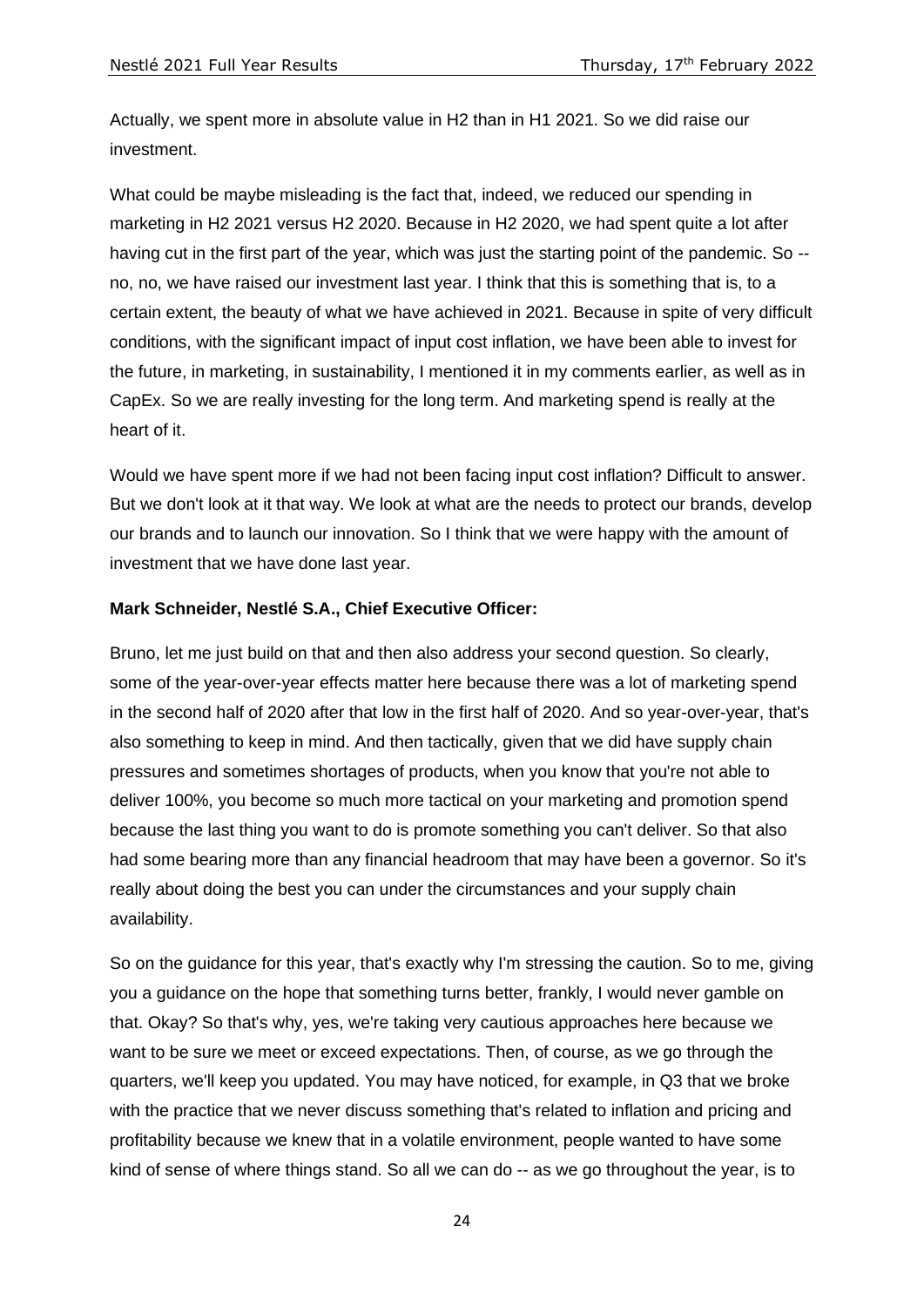share very transparently with you where we stand and then give you the best possible help you on margin expectations.

## **Luca Borlini, Nestlé S.A, Head of Investor Relations:**

Next question is from Pascal Boll at Stifel.

| <b>Question on:</b> | <b>Consumer trends and private label</b> |  |
|---------------------|------------------------------------------|--|
|                     | Nescafé capsules for Nespresso machines  |  |

### **Pascal Boll, Stifel:**

My first question touches on consumer trends. We have seen since the pandemic constant market share decrease of private labelling now that prices of packaged food increase globally. What do you think is the risk that we see that consumers start to down trade then to other lower-priced food and also to maybe private label food?

My second question touches on coffee. If I interpreted correctly, that you start to roll out the Nescafé capsules for the Nespresso machines on a larger scale. What do you see in terms of potential for this product? Could this be a new growth driver for the category?

### **Mark Schneider, Nestlé S.A., Chief Executive Officer:**

Thanks, Pascal. So, on the consumer trends, obviously, as François pointed out, we do watch out with a lot of intensity for any sign of either down trading or volume elasticity. And as you mentioned, so far, with a few emerging market exceptions, we have not seen any significant sign of that.

At the end of the day, everyone needs to eat and drink. While there has been inflation in the packaged goods area, remember, on prepared meals, it's even more dramatic because those inputs are increasing, plus you have the labor shortages in many markets that also lead to cost inflation. At the end of the day, while everything is inflating, packaged goods and nutrition coming from the retail sector may still be the best deal in town. That's why I think we are reasonably protected here from some serious volume elasticity.

With regards to your second question, Nescafé Farmers Origin, that's the name of these capsules. Yes, they have been very successful in markets where we introduced them. And I think that's giving us the opportunity to capture a larger share of this analog market. So basically people that offer similar formats. As François pointed out, we're already at 20% share. And I think this is one other very popular brand that we can bring to the consumer in this format.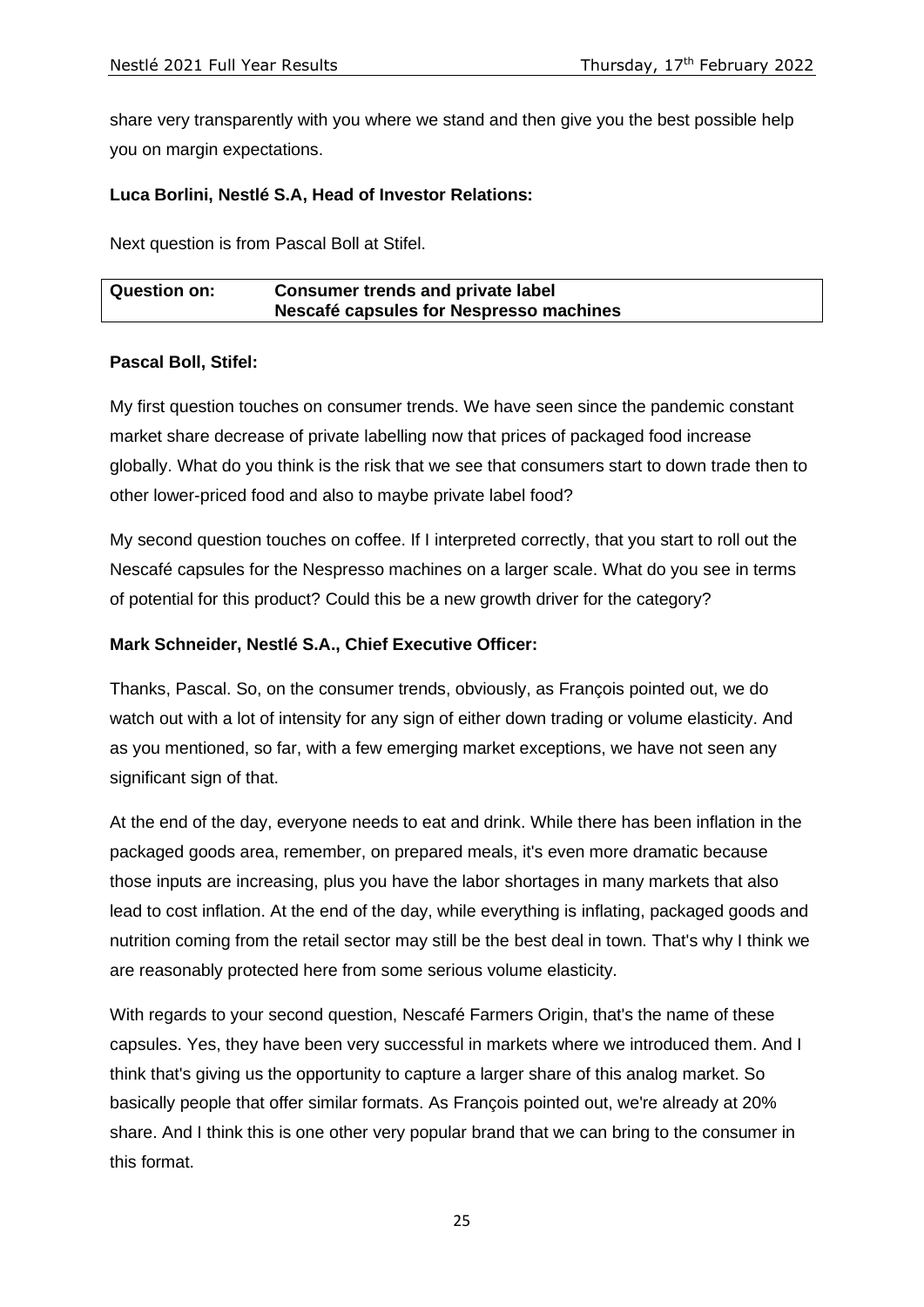## **Luca Borlini, Nestlé S.A, Head of Investor Relations:**

Thanks, Pascal. Next question is from Guillaume Delmas at UBS.

| <b>Questions on:</b> | US organic sales growth    |
|----------------------|----------------------------|
|                      | At home consumption levels |

### **Guillaume Delmas, UBS:**

Two questions for me, please. The first one is on your largest market, the U.S., because there seems to have been a sequential pickup or acceleration in organic sales growth in the U.S. in the fourth quarter. So just wondering what were the main drivers behind this, whether it was pricing, less supply chain constraints or maybe just a rebound in Pizza and acceleration in PetCare? Also curious to hear if you've seen any kind of inventory anomaly in the U.S. So if you remain confident on maintaining that kind of run rate into 2022.

Then my second question is on the concept of at home revolution. Mark, does it effectively mean that you do not anticipate any significant normalization in at home consumption? And I'm thinking, particularly for categories such as prepared dishes or coffee. And thus, if we can continue to grow -- or you can continue to grow volumes competitively from these already elevated levels.

### **Mark Schneider, Nestlé S.A., Chief Executive Officer:**

Thanks, Guillaume. Let me start with the second one and then hand it over to François for the U.S. market. So look, that at-home revolution, I think made it clear when I described that, that this is not something that continues at exactly the same growth rates as we've seen in '21. So as the pandemic hopefully continues to subside, just mathematically, when you look at quarter-over-quarter, year-over-year, as people return, at least partially, to their offices and places of work, yes, you will have a temporary period where the growth rates subside. But as you can see from our all-in group growth rate that we guide to, around 5%, it's not leading to a serious hangover. Because remember a year ago, there was this question, well, will you have a serious hangover when this pandemic ends? And I think the answer is no.

What I'm pointing to is permanently elevated levels of demand compared to the prepandemic situation because there will be more work done remotely. And for most people, that means at home. People still have to eat. They will still want to consume coffee and many other products that otherwise they would have been consumed in an office environment and out-of-home setting. I think this plays into our strengths because our at-home market shares and retail market shares are higher. But I just want to be sure that people don't just take that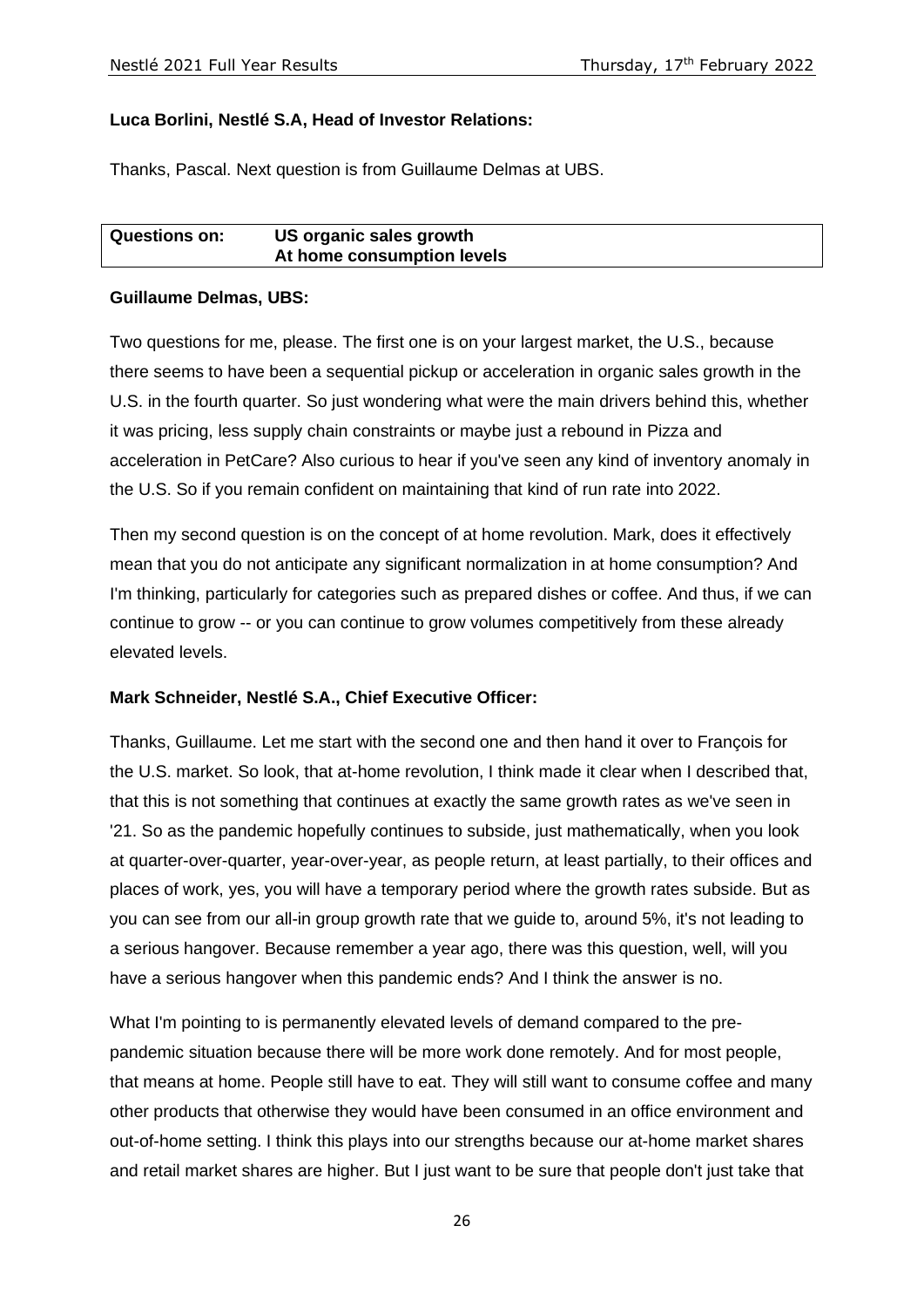as an indication that the growth rates from '21 will basically continue unabated. You have to compare it to pre-crisis levels.

# **François Xavier Roger, Nestlé S.A., Chief Financial Officer:**

Guillaume, François speaking. On the question of the acceleration of our growth in North America, it is true that we have seen an acceleration of the growth, which has happened essentially because of pricing. So we had pricing at mid-single-digit level in Q4, including in the U.S. And it happened across categories basically. But we saw a very resilient RIG as well at the same time, which is the beauty of the exercise.

You were asking if we had been facing supply chain constraints in the U.S., yes, a significant one. It was much more on the logistics side. I can tell you, even in the months of November, December, for example, we could produce. But we were not totally sure at that time that we would be in a position to ship everything, and therefore, to invoice everything. So that's been quite tough. Eventually, we managed to do it. But it was very, very tight, more on the logistics and transportation side than manufacturing side itself.

# **Luca Borlini, Nestlé S.A, Head of Investor Relations:**

Next question is from James Targett at Berenberg.

| <b>Water margins</b><br><b>Questions on:</b><br><b>Market share</b> |  |
|---------------------------------------------------------------------|--|
|---------------------------------------------------------------------|--|

# **James Targett, Berenberg**:

Two questions from me. Firstly, just on Water. Obviously, you had good growth in Water this year. And you mentioned the focus is now on managing margins, managing business for better profitability. Now with the greater premium brand focus, can you speak to where you think margins could go in Water? Maybe even hitting the group average. That's my first question.

Then just secondly, on market share, I was wondering if you could update your usual stats for the percentage of the business gaining and holding share.

# **Mark Schneider, Nestlé S.A., Chief Executive Officer:**

Thanks, James. Let me take the Water question first and then hand it to François. So look, we definitely wanted to improve. But I think it would be difficult at this time of so much volatility and also so much changing in the business as we transform it to give you a precise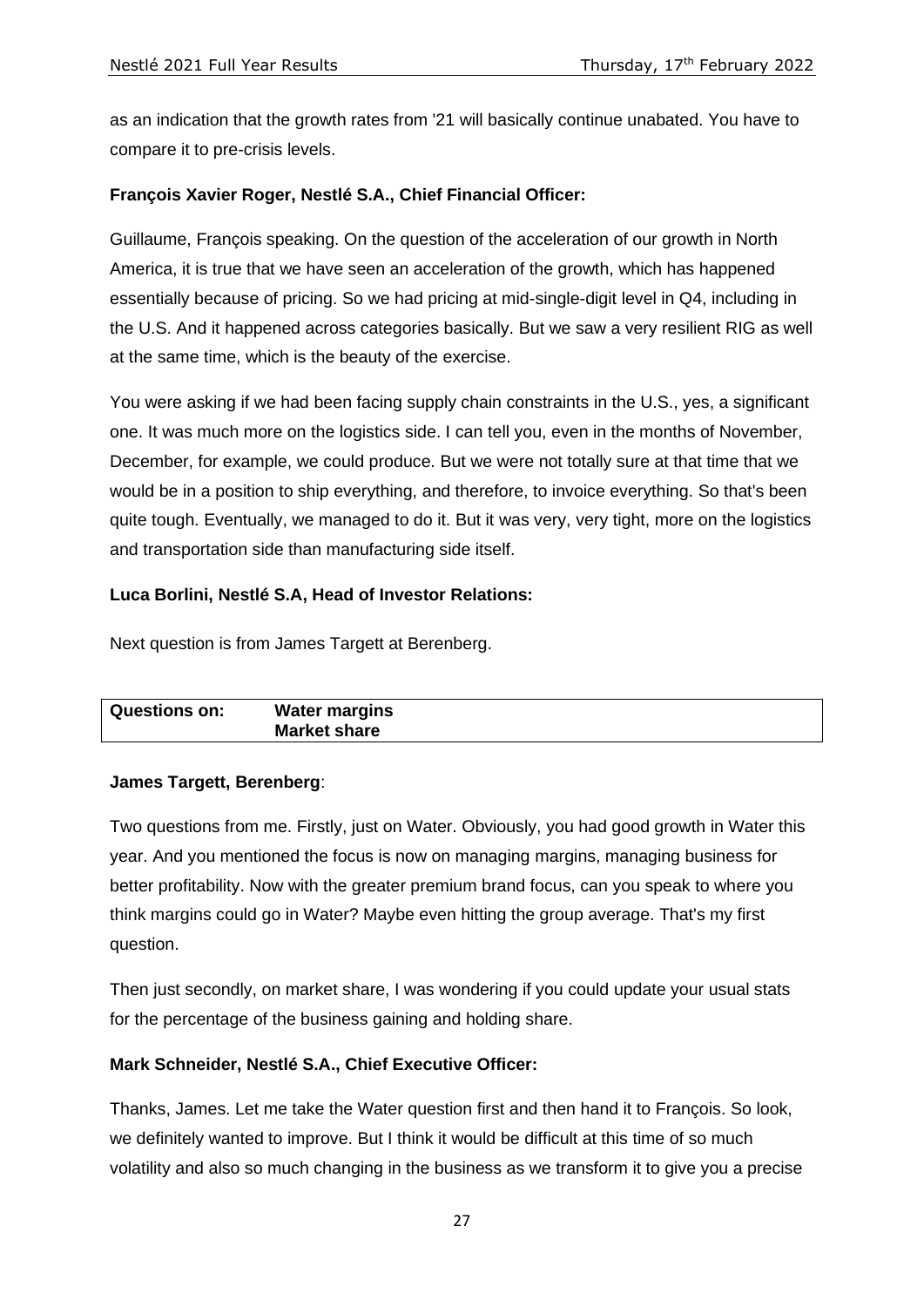target range. As you know, there was a time when we were tracking significantly higher, about 200, 300 basis points higher than now. Obviously, we want to claw back as much of that as possible. But at a time when you have everything gyrating, like transportation costs, costs for both virgin PET material and recycled PET material and so many supply chain issues, I think it would be hard to point to something more precise. But I made it very clear. We're not resting where we are. We want to have this business perform better from a profit point of view. It's going to be a several-year effort. But the most important thing when you compare this now to where the business stood a few years ago, I think we are back to an exciting growth proposition, and that's borne out in the numbers.

## **François Xavier Roger, Nestlé S.A., Chief Financial Officer:**

James, François speaking. On the market share question, so this is the third year in a row that we see our market share improving, with more than 60% of our business cells, a cell is a mix of category and geography. So more than 60% of our business cells gaining or holding share for three years in a row. This is close actually to the highest level that we had experienced, which was in 2013. This is really the consequence of our fast innovation, differentiation, premiumization, and I think execution to retain this level. It is the case we are gaining or holding market share across categories, with obviously one exception, which is Infant Nutrition in China. And in Confectionery, we are not really gaining market share or holding market share because of count lines, which is a very specific submarket. But apart from that, across categories, we are gaining market share.

The same applies in terms of geographies. If I take AMS, for example, it's very much the case in Coffee, Pet food, Frozen food, in EMENA, in Pet food, Coffee, ambient and chilled Culinary. And we are gaining market share as well in e-commerce, outside of Infant Nutrition. Can we hold it? Obviously, we are working on it. And we are using the same levers from innovation, premiumization, differentiation. This is something that we are monitoring very closely as well. And even when we do price increases, we do monitor the elasticity that it has on volume, on mix, as well as on market share. So this is something that we are very focused on.

### **Luca Borlini, Nestlé S.A, Head of Investor Relations:**

Next question is from David Hayes at Société Générale.

**Questions on: US market momentum Strategic review of Infant formula nutrition**

**David Hayes, Société Générale**: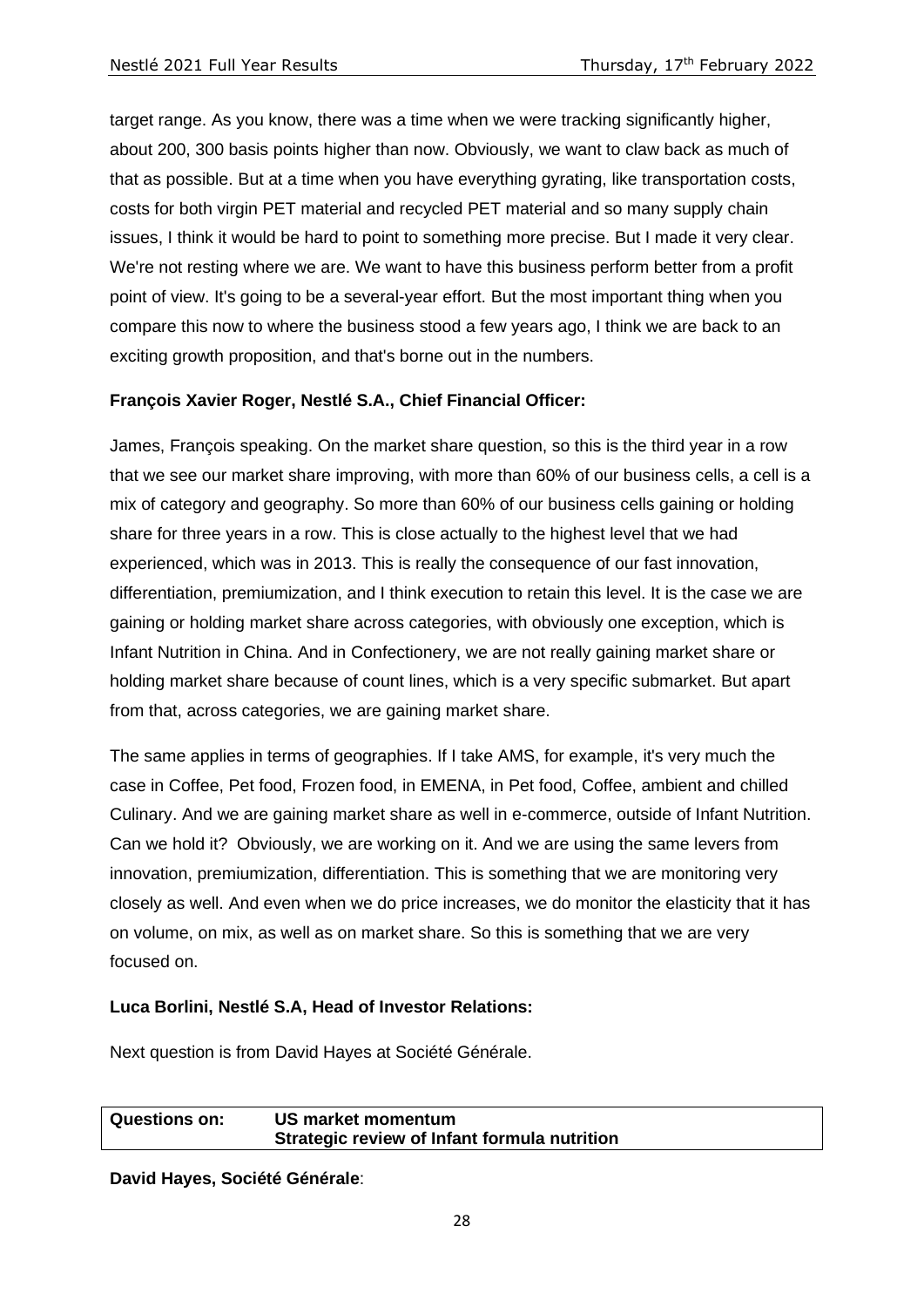So two for me, just following up on the U.S. and then one on Nutrition -- Infant Nutrition. So on the U.S., just following up on the early question from Guillaume. Obviously, I know you said it was pricing. But it does feel like the U.S. has got this momentum even as people are moving -- or not at home as much. So, I guess the first part of that, is there anything in the U.S. that you can point to say that you really learned something which is why it's doing so well that you can apply and planning to apply elsewhere?

I guess related to that, maybe just in terms of risks of slowdown, is there anything you'd say, beyond returning to the office, et cetera, that the slowdown risk is there? I'm thinking maybe snap vouchers. You've seen a doubling, I think, of snap voucher payouts by the government in two years, and we assume that's going to drop off. Is that something that you would say has an effect on underlying demand?

And the second question is just to clarify. Last quarter, I think you talked about a global strategic review of Infant formula nutrition. So I guess the question was, is that correct? Is that what you did say? And if so, are we going to see findings and an update on that? How is that progressing if that is the case?

## **Mark Schneider, Nestlé S.A., Chief Executive Officer:**

David, so let me try and address both. So for the U.S., I think this is a business that for a long period of time have been one of our growth locomotives. And we did have mid past decades kind of a growth low. That is true. But I think it's only restoring its position to its proper place. And this is a leading market where consumer trends play out, where premiumization gets rewarded, and people like top-notch quality and strong brands. So I think on a midterm perspective, I am very bullish on the opportunity in the U.S. market.

Short term, exactly where now that equation between some of these support vouchers and savings and then pricing goes, that is something that we all need to watch and we need to update you on. But I'm very glad about the strong management we have in place in the U.S. market. And the good results, that didn't just come up overnight. I think you've seen a very consistent improvement here ever since 2018. And I think it's fully playing out now.

So on Infant Nutrition, that question came up a few times, and my apologies if there was a misunderstanding. So, we may have meant or referred to a review of certain minor segments. But overall, on Infant Nutrition, Infant formula, we remain as committed as it gets. We do understand this is not the best moment in time, because clearly, in the face of the pandemic, birth rates took another steep drop. Clearly, with all the medical and financial uncertainty that people felt, this was not the best time to either start a family or enlarge your family. Some of that will come back over time. And then, of course, you have some specific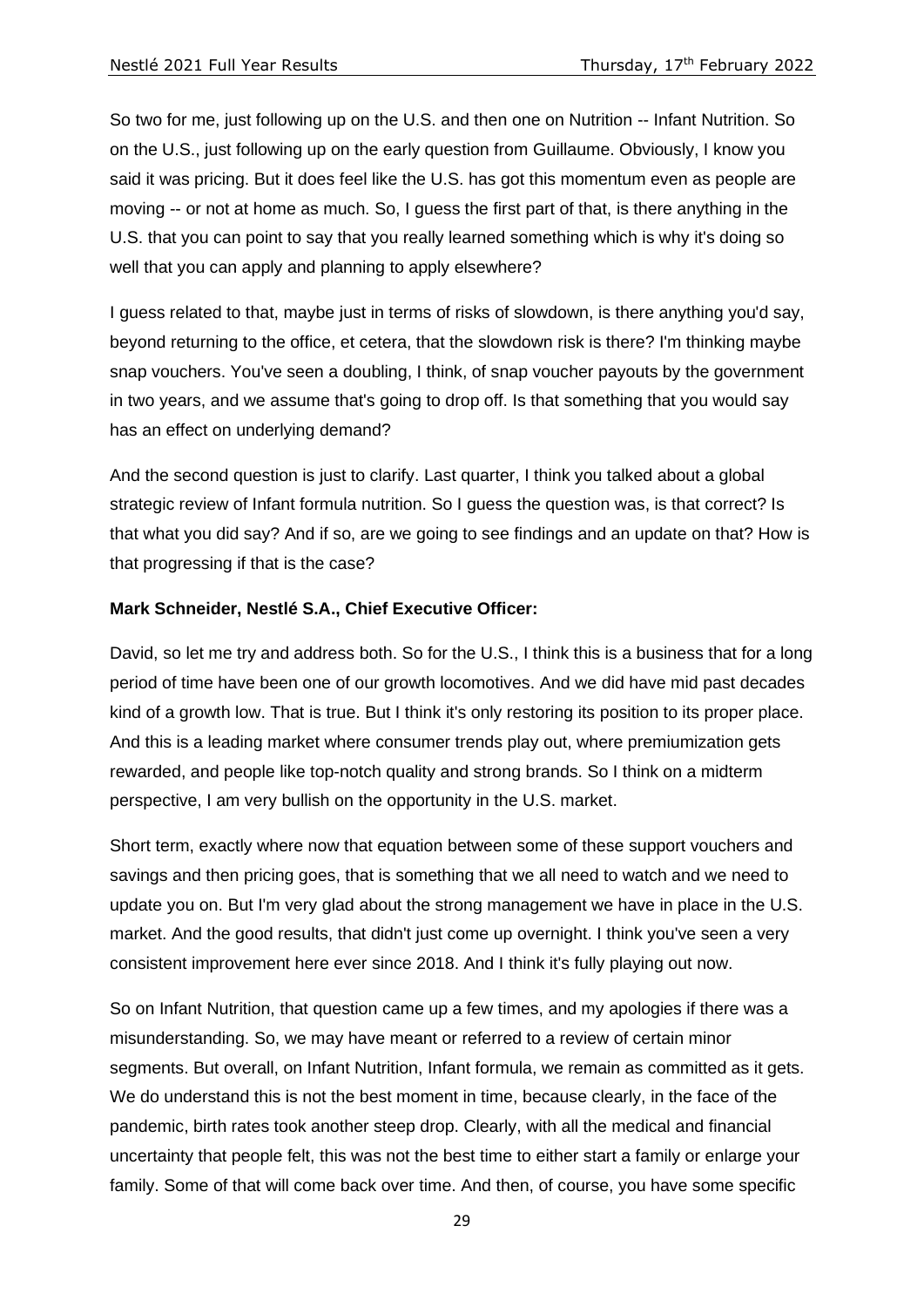situations. And the most notable one is the one in China, where we know that we have homework to do, and we're fully committed to doing it. So no, we're not reviewing this. We stand up and compete. And you will see us improve the business and its results.

## **Luca Borlini, Nestlé S.A, Head of Investor Relations:**

Next question is from Tom Sykes, Deutsche Bank.

| <b>Question on:</b> | <b>Coffee profitability</b> |  |
|---------------------|-----------------------------|--|
|                     | <b>Omicron impact on Q4</b> |  |

## **Tom Sykes, Deutsche Bank:**

I wondered if you could just spend a bit of time talking about the profitability in Coffee. Obviously we see what's happened to the green coffee prices and aluminum. Could you maybe talk about the scale of price increases that you might need to push through? Are you as hedged now on the major inputs as you would normally be, or are you taking much of a forward view? And do you think about it as managing absolute EBIT at the moment? Or do you think about it in margin terms, just given the scale of some of the input increases, please?

And then just to follow on some of the others. But do you think there was any Omicron benefit in Q4 to the overall growth rate, please?

# **Mark Schneider, Nestlé S.A., Chief Executive Officer:**

Maybe Tom, if I could start with the last one. I think Omicron really only had an impact the last few weeks of December. And so that, to me, it may have helped. But it was certainly not the material driver and it was not making the difference between a disappointing Q4 and the successful Q4 that we've seen. So it may have had some benefits to us, but again, not material. I think Q4 was shaping up to be a strong Q4 even beforehand. As mentioned, we also continued with very good momentum into January. And then on Coffee profitability, I'll hand it to François.

# **François Xavier Roger, Nestlé S.A., Chief Financial Officer:**

Yes. Thank you, Mark. Tom, the profitability of Coffee was very attractive and good in 2021. We did not face -- I mentioned it during my comments, I think we had not any impact of increased coffee bean prices in 2021 because we had hedging in place a little bit as well at the beginning of 2022. But this will disappear as we progress during the year, even if we have put new hedging in place. But clearly, there will be an increase of input cost inflation for